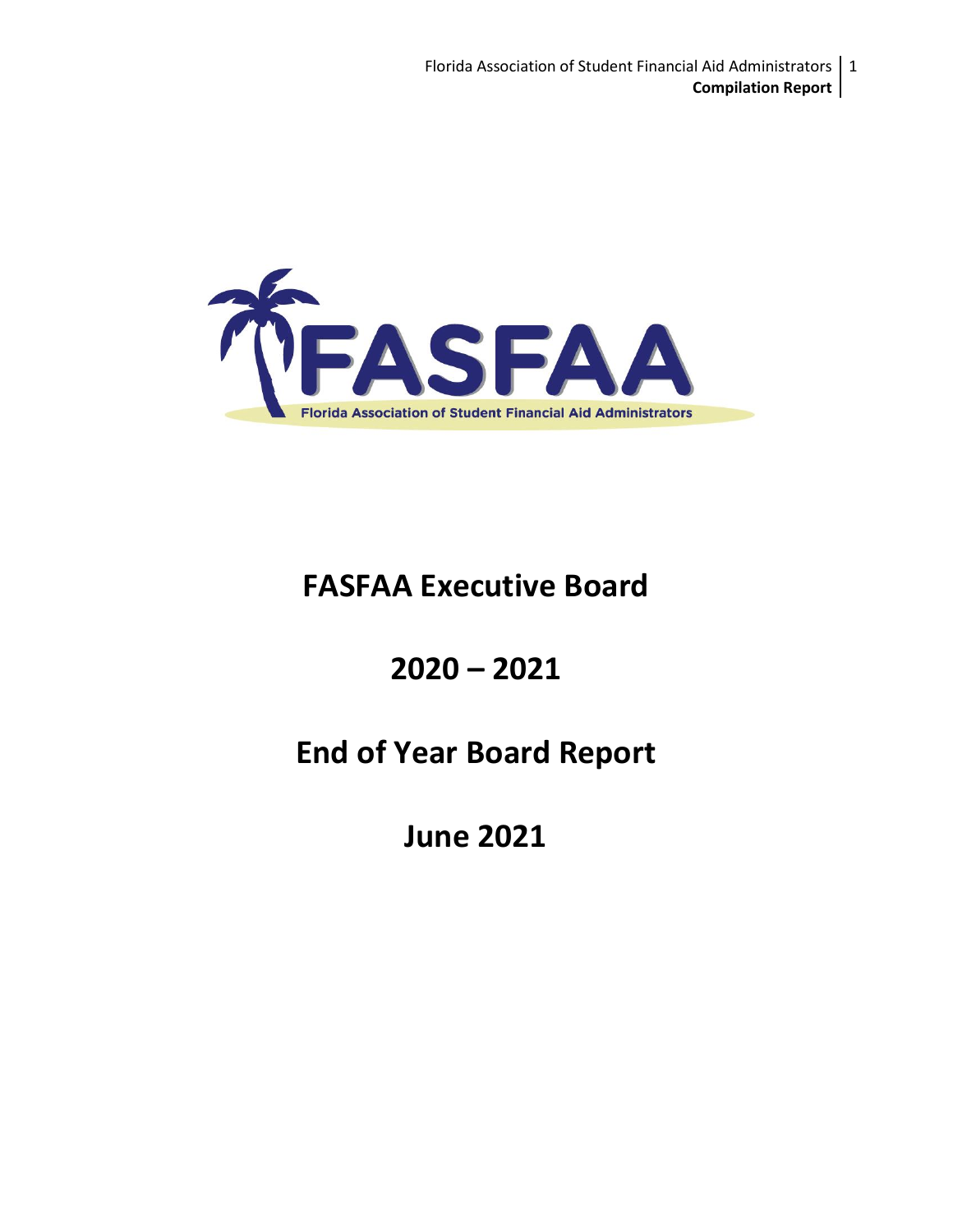| <b>Table of Contents</b>                                                        |  |
|---------------------------------------------------------------------------------|--|
|                                                                                 |  |
|                                                                                 |  |
|                                                                                 |  |
|                                                                                 |  |
|                                                                                 |  |
|                                                                                 |  |
| Wayne Kruger - FASFAA Treasurer & Eileen Brzozowski - FASFAA Treasurer-Elect 15 |  |
|                                                                                 |  |
|                                                                                 |  |
|                                                                                 |  |
|                                                                                 |  |
|                                                                                 |  |
|                                                                                 |  |
|                                                                                 |  |
|                                                                                 |  |
|                                                                                 |  |
|                                                                                 |  |
|                                                                                 |  |
|                                                                                 |  |
|                                                                                 |  |
|                                                                                 |  |
|                                                                                 |  |
|                                                                                 |  |
|                                                                                 |  |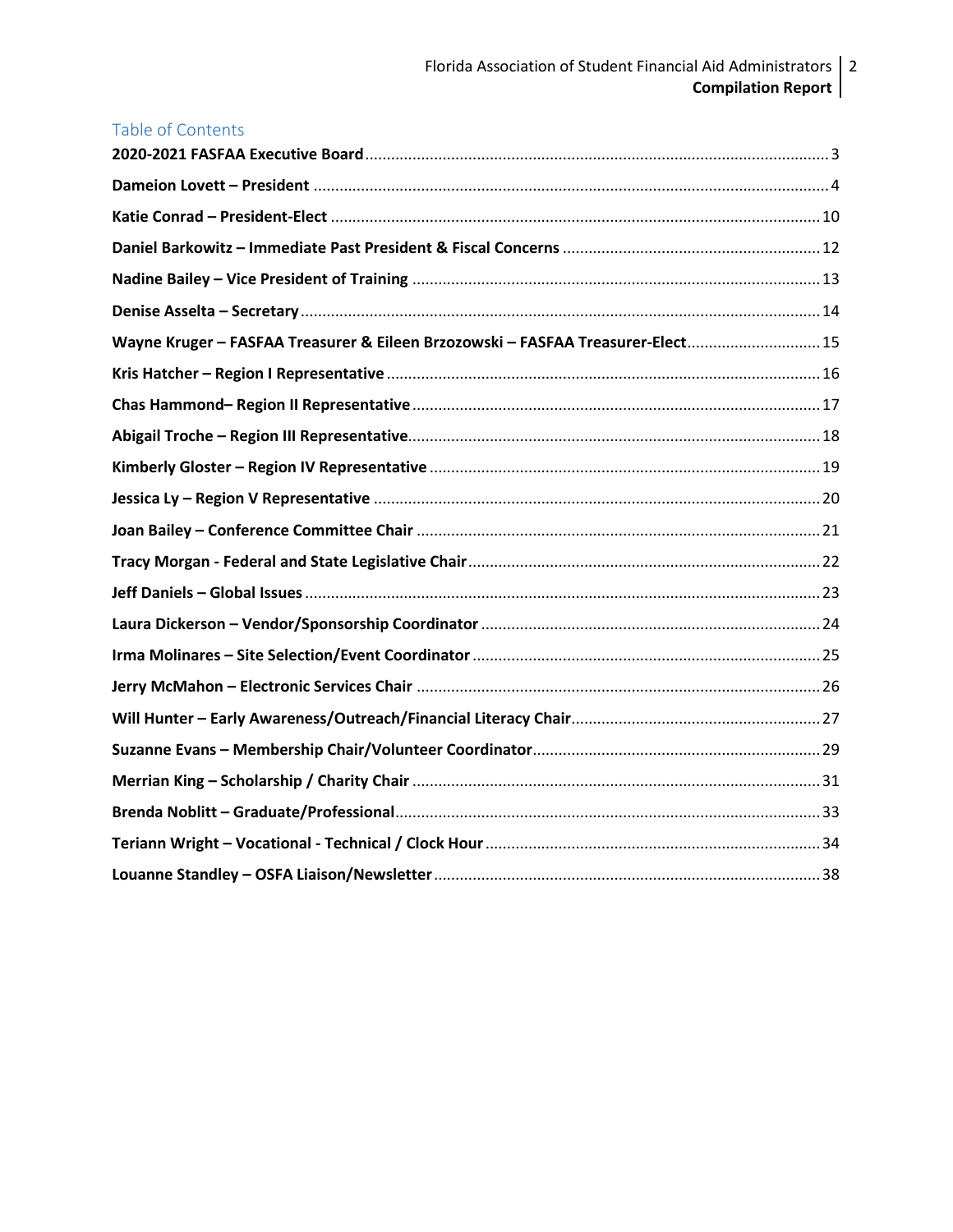# 2020-2021 FASFAA Executive Board

<span id="page-2-0"></span>

| <b>Elected Officers</b>                            |                       |  |  |  |
|----------------------------------------------------|-----------------------|--|--|--|
| President                                          | <b>Dameion Lovett</b> |  |  |  |
| President-Elect & Nominations                      | Katie Conrad          |  |  |  |
| Immediate Past President & Fiscal Concerns         | Daniel Barkowitz      |  |  |  |
| Vice President of Training                         | Nadine Bailey         |  |  |  |
| Secretary                                          | Denise Asselta        |  |  |  |
| Treasurer                                          | Wayne Kruger          |  |  |  |
| Treasurer-Elect                                    | Eileen Brzozowski     |  |  |  |
| <b>Elected Region Representatives</b>              |                       |  |  |  |
| Region I                                           | <b>Kris Hatcher</b>   |  |  |  |
| <b>Region II</b>                                   | <b>Chas Hammond</b>   |  |  |  |
| <b>Region III</b>                                  | Abigail Troche        |  |  |  |
| <b>Region IV</b>                                   | Kimberly Gloster      |  |  |  |
| Region V                                           | Jessica Ly            |  |  |  |
| <b>Members At Large Appointments</b>               |                       |  |  |  |
| Conference Chair                                   | Joan Bailey           |  |  |  |
| Federal and State Legislative Chair                | <b>Tracy Morgan</b>   |  |  |  |
| <b>Global Issues Chair</b>                         | <b>Jeff Daniels</b>   |  |  |  |
| Vendor/Sponsorship Coordinator                     | Laura Dickerson       |  |  |  |
| Site Selection/Event Coordinator<br>Irma Molinares |                       |  |  |  |
| <b>Committee Chair Appointments</b>                |                       |  |  |  |
| <b>Electronic Services Chair</b>                   | Jeremiah McMahon      |  |  |  |
| Early Awareness/Outreach/Financial Literacy Chair  | Will Hunter           |  |  |  |
| Membership Chair/Volunteer Coordinator             | <b>Suzanne Evans</b>  |  |  |  |
| Scholarship / Charity Chair                        | <b>Merrian King</b>   |  |  |  |
| Grad/Professional (Private/For Profit/Non-Profit)  | <b>Brenda Noblitt</b> |  |  |  |
| Vocational-Technical/Clock Hour                    | <b>Teriann Wright</b> |  |  |  |
| <b>OSFA Liaison/Newsletter</b>                     | Louanne Standley      |  |  |  |
| <b>FASFAA Support</b>                              |                       |  |  |  |
| Bookkeeper                                         | <b>Gwyn Francis</b>   |  |  |  |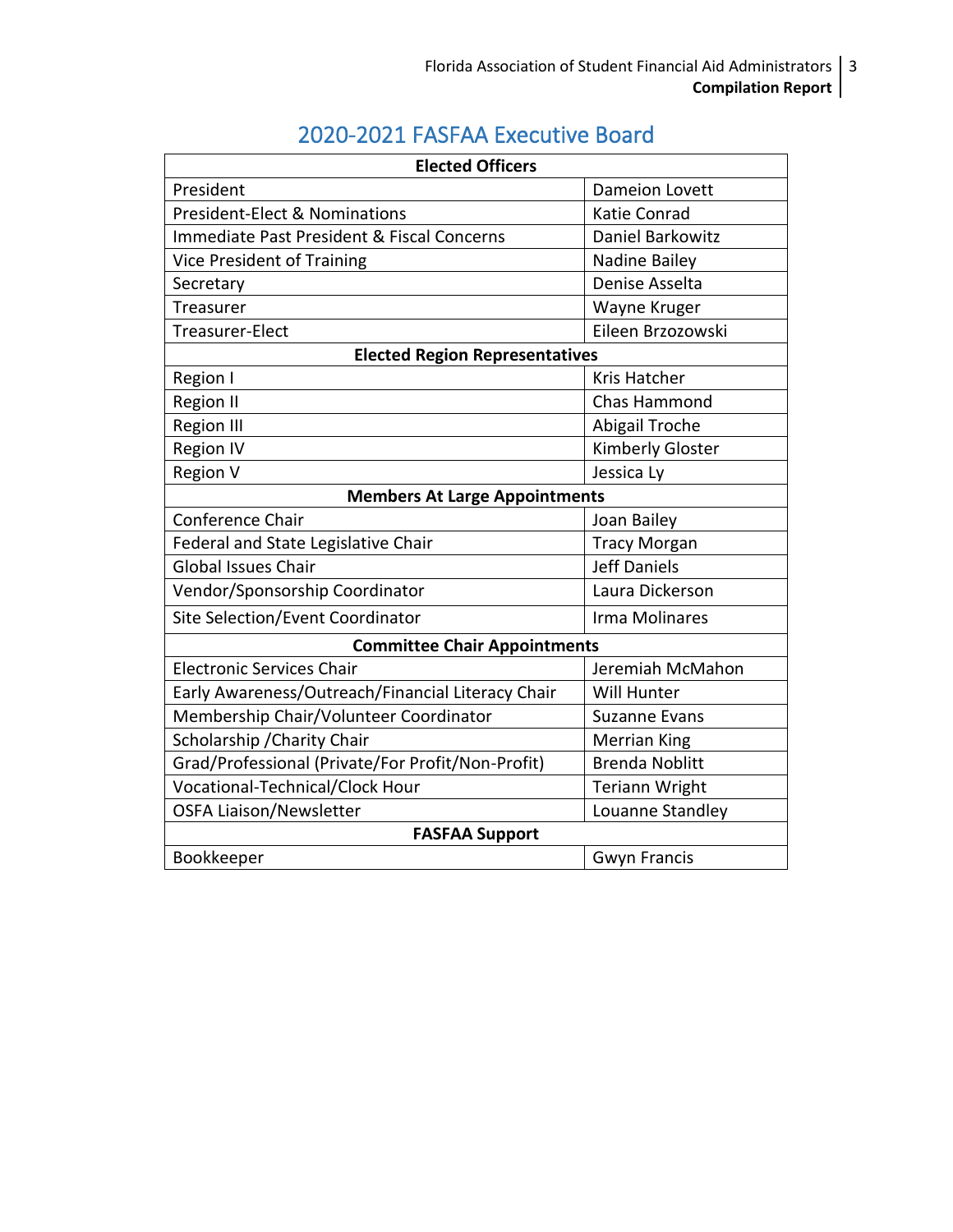### Dameion Lovett – President

End of Year Board Report June 2021

#### <span id="page-3-0"></span>*Why am I here?*

FASFAA's working theme for this year is *See the Possibilities, Expand Your Horizons.* This year has turned out to be one of the most difficult in the association's history with the COVID-19 global pandemic. During these turbulent times, it takes dynamic leadership to ensure that the financial aid profession remains strong and its administrators are well informed. We must also be a source of mentorship to those just beginning their careers in the field in order to ensure there are competent professionals ready to assume leadership roles as others retire and leave the profession.

#### *Goals*

- Ensure the voice of FASFAA is heard within the financial aid community; to put stories, names and numbers forward to provide the full picture of the important issues concerning financial aid in higher education. Be a strong advocate to represent FASFAA in legislative matters at the state and national levels
- Increase FASFAA's participation in supporting the Florida College Access Network to help high school students successfully complete the FAFSA.
	- o Provide financial aid training for high school guidance counselors to assist in their preparation of college bound seniors in the financial aid process.
	- o Promote FAFSA awareness throughout the state by partnering with OSFA
	- o Partner with high school districts across the state to promote FAFSA completion
	- o Increase membership and facilitate the participation of members as volunteers.
- Create an open pipeline of members who can serve on committees to help further the completion of goals throughout the year.
- Provide additional training via executive board to members in order to help membership see the value of servant leadership; using this method to bring new and innovative individuals into the executive board.
- Continue to provide excellent webinar trainings to the membership

#### *Accomplishments*

Even though this year was completely virtual, we were able to have an extremely successful year thanks to the dedication of the board members and our great volunteers!

- Membership stands at 931.
- Designated task forces for the year to work on special projects
	- o Virtual Annual Conference—Completed
	- o P&P Appendix—Completed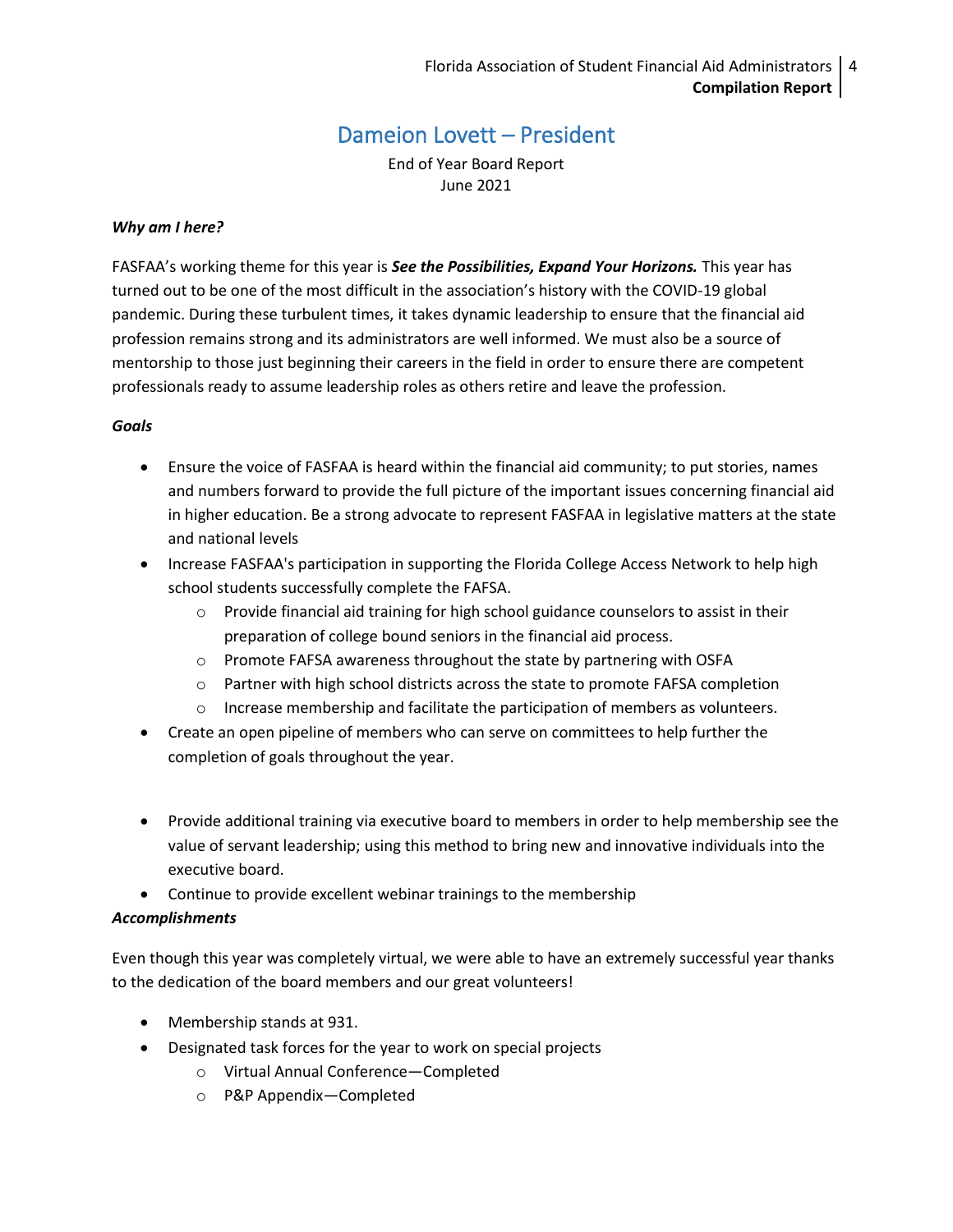- o Long Range Strategic Plan—Completed
- o Website Improvement—Completed
- Completed the Sponsorship Prospectus document for Business Partners.
- Leadership Education for Association Professionals (LEAP) Program. Designed to equip new and aspiring financial aid administrators with the resources and tools to become better leaders in our profession and provide opportunities of professional networking and involvement with FASFAA. Eight mentees successfully completed this year's program. Three mentees ran for office in this year's elections with one being elected to a board position.
- 2021-2024 Long Range Strategic Plan approved by membership at the annual conference.
- Formalizing a plan to provide financial aid/FAFSA trainings for high school guidance counselors.

*Activities---Specific details/outputs to be provided by appropriate chairs.*

- Served as Florida representative on the SASFAA Executive Board.
- Served on SASFAA's Diversity Leadership Program Committee.
- Set the conference theme **Sharing the Vision, Shaping the Future.**
- We awarded \$12,600 from the Bonnie Pirkle Scholarship fund
	- o Selected four students to receive the President's Award from the Bonnie Pirkle scholarship fund (Karissa & Kelsey Hamilton, Kwabena-Joseph Baptiste Casimir, and Noah Wiskoff)
- Presided over nominations for FASFAA awards for 2021 presented at the annual conference. With Board approval:
	- o Presented (1) Honorary Lifetime Membership Award to Maureen Anderson
	- o Presented (2) Lifetime Service Recognition Awards to Dr. Pat Watkins & Jill Lennox
	- o Presented (1) Certificate of Appreciation Award to Jennifer Towers
	- o Presented the inaugural recipient of the Ollicia Anderson Achievement Award to Edward Schworn
- At president's discretion; presented (6) President's Appreciation Awards
	- o Teriann Wright
	- o Laura Dickerson
	- o Kristina Chavers
	- o Heidi Goldsworthy
	- o Brenda Brown
	- o Edward Schworn
- Attended four SASFAA Executive Board meetings, representing FASFAA
- Filled vacancies in officer positions with Board approval:
	- o Vice-President of Training
	- o Secretary
	- o Treasurer
	- o Treasurer-Elect
	- o Region I Representative
- Appointed members to fill board vacancies: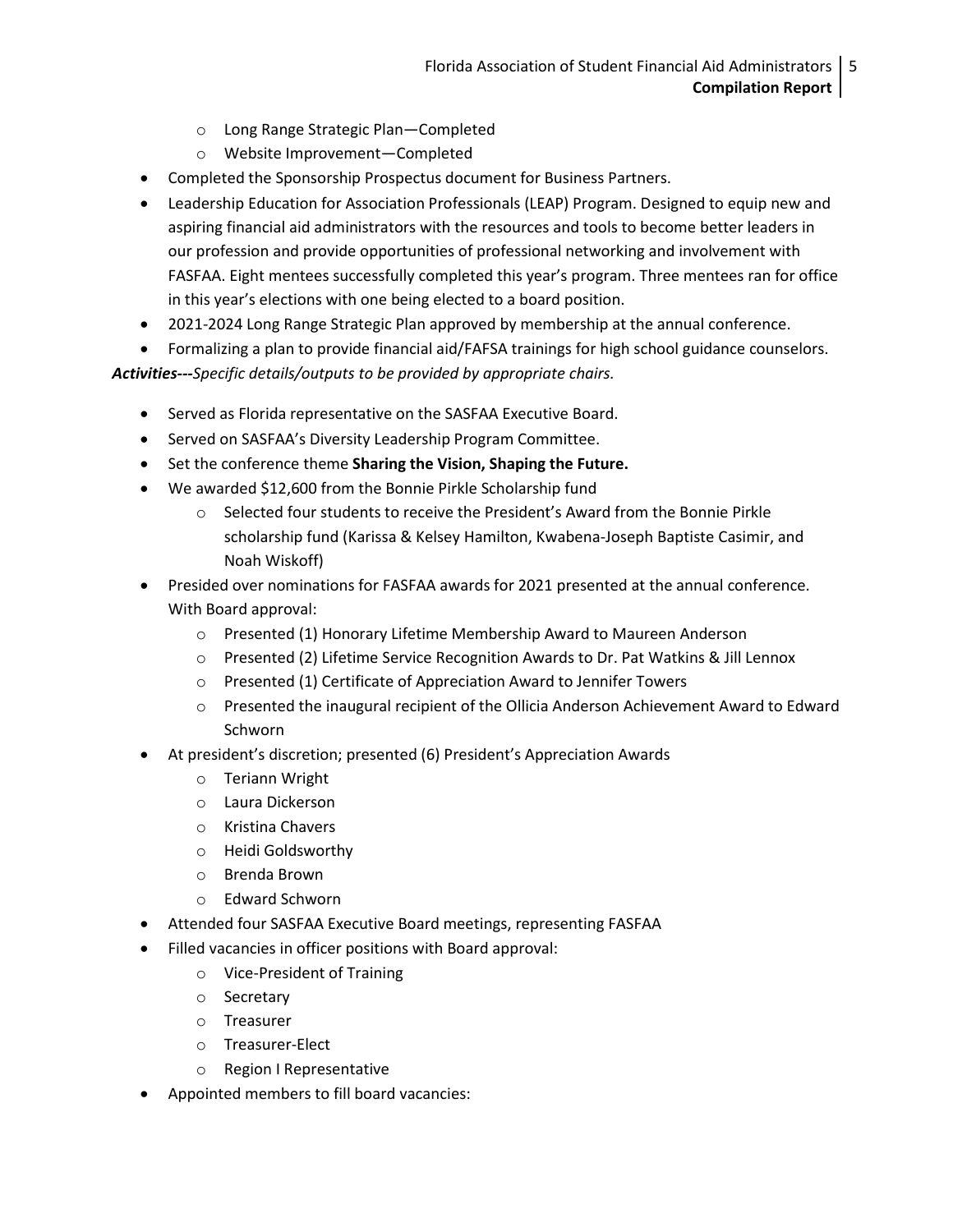- o Federal & State Legislative Chair
- o Global Issues Chair
- o Early Awareness/Outreach/Financial Literacy Chair
- Met with UBS representatives to review FASFAA investment accounts
	- Held the following training events throughout the year:
		- o NASFAA Authorized Event: Professional Judgment
		- o NASFAA Authorized Event: Application Process
		- o NASFAA Authorized Event: Return of Title IV Funds
		- o NASFAA Authorized Event: Campus Based Programs
		- o FASFAA Annual Clock Hour Workshop
		- o Webinar: Financial Literacy for Graduate/Professional Schools
		- o Director's Summit
		- o Webinar: Returning to Campus & Campus Operations During a Pandemic
		- o Webinar: NASFAA Federal Update
		- o Webinar: OSFA Update
		- o Winter Solstice Celebration
		- o Financial Literacy Workshop
		- o Webinar: Paying for Graduate School
		- o Webinar: OSFA Small Programs
		- o Webinar: Mental Health for Staff
		- o Webinar: BBAY Loans
		- o Webinar: Empowering Differences
		- o Director's Roundtable
- Served as a panelist for LEAP program's leadership panel.
- Held two statewide FAFSA completion events partnering with the Florida College Access Network and Florida Virtual School.
- Provided (3) Newsletters to the membership.
- Provided (1) State of the Association address to the membership.
- Continued working with the Business Partner Advisory Board; making updates to the website to solidify our working relationship with the partners.
- Worked with Electronic Services Committee on revamping the FASFAA website. Menu navigation is as it appears below. Areas in red are active at specific times during the year.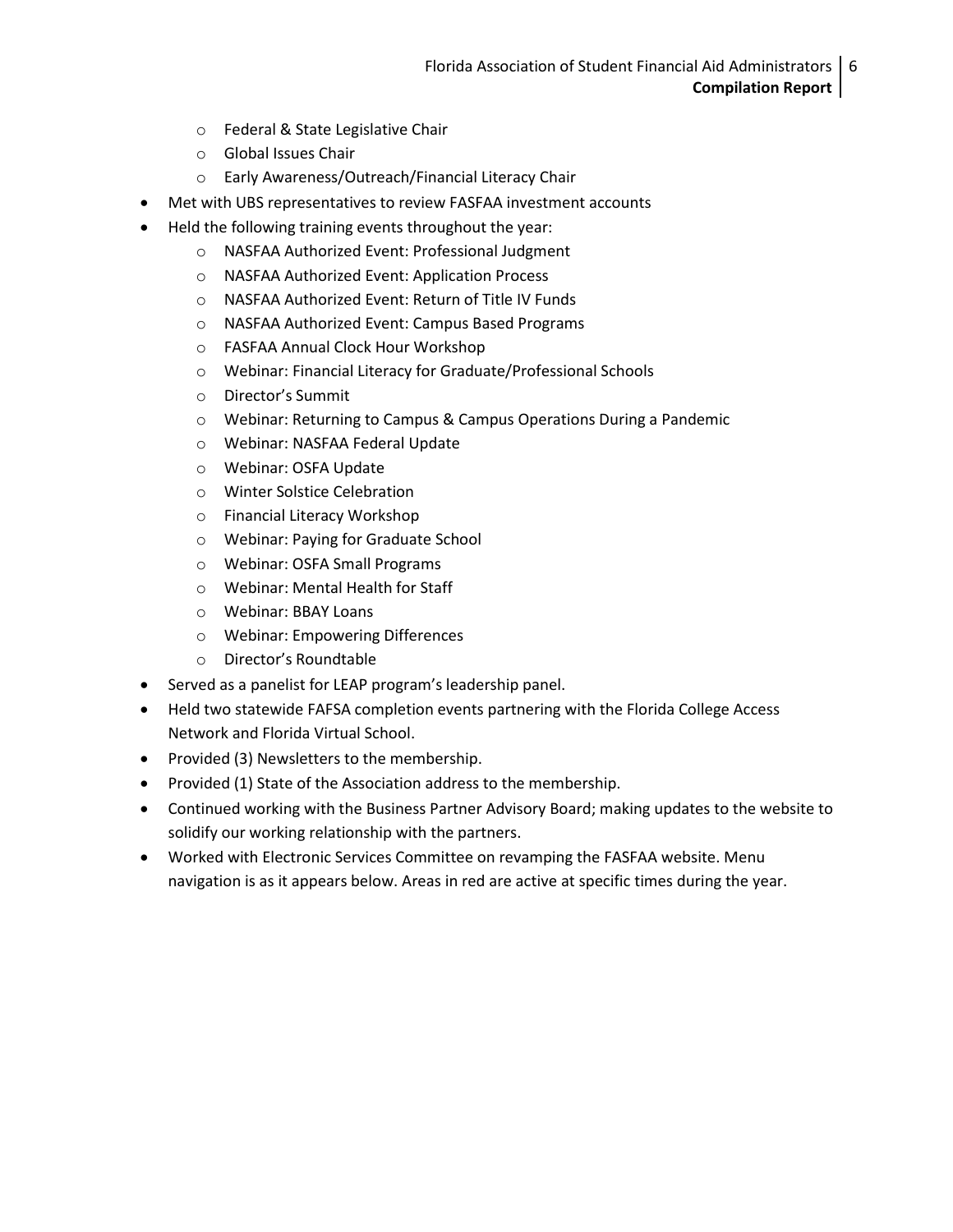|             | <b>Home Member Services</b>             | Leadership                          | Conference                     |
|-------------|-----------------------------------------|-------------------------------------|--------------------------------|
|             | Join FASFAA (or Renew)                  | <b>Officers</b>                     | Conference Home                |
|             | <b>Membership Benefits</b>              | <b>Regional Representatives</b>     | President's Conference Welcome |
|             | My Profile                              | Members at Large & Appointments     | Conference Chair Message       |
|             | Member Payment                          | 2021-2022 FASFAA Elections          | <b>Conference Committee</b>    |
|             | Volunteer                               | <b>Task Forces</b>                  | Pre-Conference Workshop        |
|             | Bulletin & Job Boards                   | <b>Staff Support</b>                | Conference Agenda              |
|             | <b>FASFAA Forms</b>                     | <b>Meeting Minutes</b>              | Conference Speakers & Guests   |
|             | <b>FASFAA Listserv</b>                  | <b>Governing Documents</b>          | <b>Conference Registration</b> |
|             | <b>Continuing Education Units</b>       |                                     | Charity Information            |
|             | <b>Forgot Password</b>                  |                                     | Conference Support             |
|             | <b>Events &amp; News</b>                | <b>Resources</b>                    | <b>Business Partners</b>       |
|             | <b>Training &amp; Events</b>            | <b>Financial Aid Administrators</b> | Who Are They                   |
| <b>News</b> |                                         | <b>Students &amp; Families</b>      | <b>About Advisory Group</b>    |
|             |                                         | Graduate/Professional Schools       | <b>Support Recognition</b>     |
|             |                                         | Independent Colleges & Universities | Sponsorship Opportunities      |
|             |                                         | Veterans & Military                 | <b>Sponsor Payments</b>        |
|             |                                         | <b>Guidance Counselors</b>          |                                |
|             |                                         | <b>Financial Literacy Resources</b> |                                |
|             |                                         | Legislative Tracker                 |                                |
|             |                                         |                                     |                                |
|             |                                         |                                     |                                |
|             |                                         |                                     |                                |
|             |                                         |                                     |                                |
|             | <b>Training &amp; Events (Submenu)</b>  |                                     |                                |
|             | <b>FASFAA Events Calendar</b>           |                                     |                                |
|             | National & Regional Events Calendar     |                                     |                                |
|             | <b>Business Partner Training Events</b> |                                     |                                |
|             | <b>Clock Hour Workshop</b>              |                                     |                                |
|             | <b>Fall Training Workshop</b>           |                                     |                                |
|             | <b>Spring Training Workshop</b>         |                                     |                                |
|             | <b>Financial Literacy Workshop</b>      |                                     |                                |
| Webinars    |                                         |                                     |                                |
|             | <b>FAFSA Completion Event</b>           |                                     |                                |
|             |                                         |                                     |                                |
|             | <b>News (Submenu)</b>                   |                                     |                                |
|             | <b>FASFAA Newsletters</b>               |                                     |                                |
|             | <b>Region 1 News</b>                    |                                     |                                |
|             | <b>Region 2 News</b>                    |                                     |                                |
|             | Region 3 News                           |                                     |                                |
|             | <b>Region 4 News</b>                    |                                     |                                |
|             | <b>Region 5 News</b>                    |                                     |                                |
|             | <b>Clock Hour News</b>                  |                                     |                                |
|             | <b>Graduate &amp; Professional News</b> |                                     |                                |
|             |                                         |                                     |                                |
|             | <b>NASFAA Today's News</b>              |                                     |                                |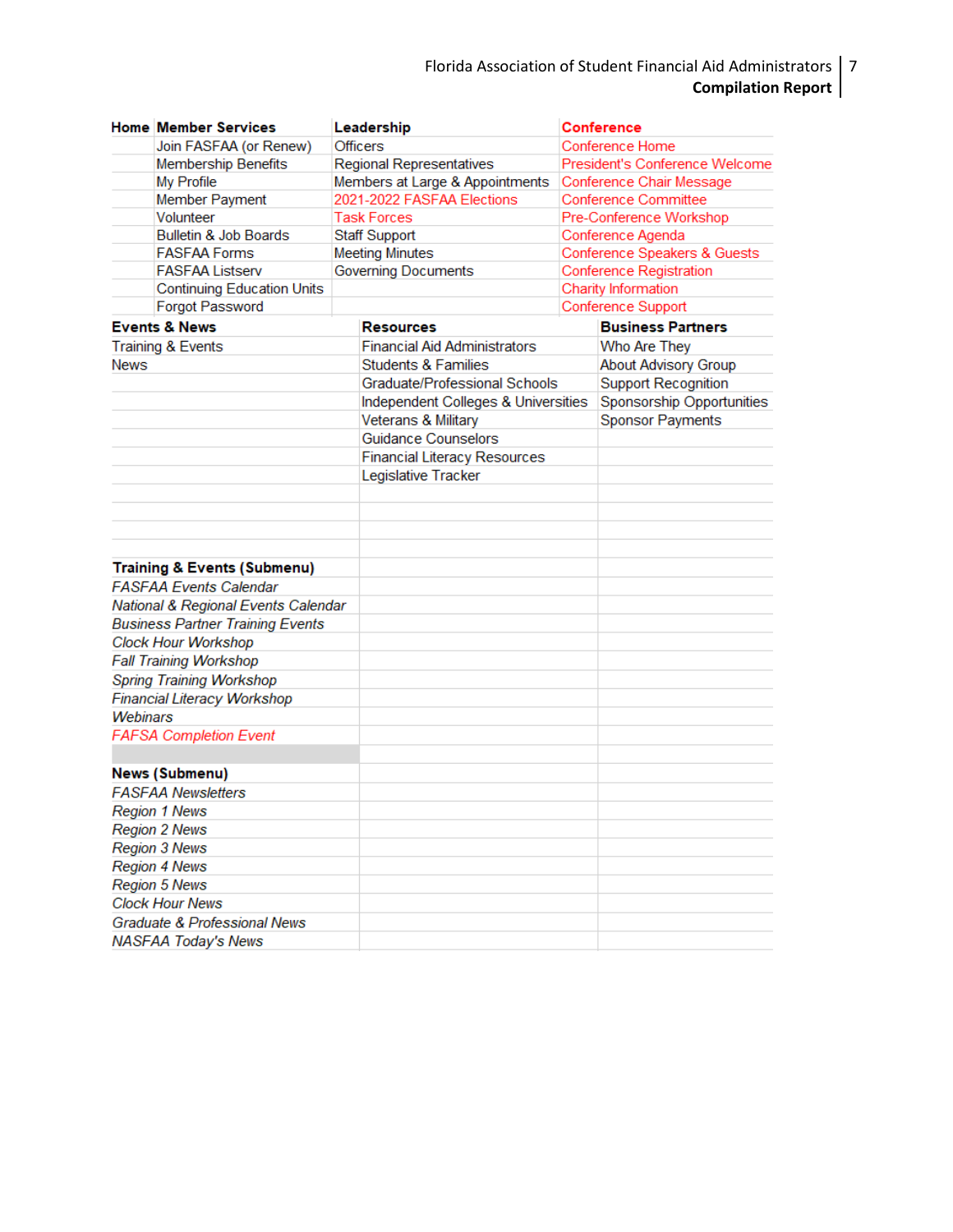#### **About Us**

| President's Message       |  |
|---------------------------|--|
| <b>About FASFAA</b>       |  |
| Vision & Mission          |  |
| Regions                   |  |
| Leadership Program (LEAP) |  |
| <b>Global Issues</b>      |  |
| <b>Privacy Statement</b>  |  |
| Scholarships & Service    |  |
| <b>Annual Awards</b>      |  |
| History                   |  |
|                           |  |

#### Leadership Program (LEAP) Submenu

**LEAP Program LEAP Committee LEAP Participants** 

#### Scholarship & Service (Submenu)

**Bonnie Pirkle Scholarship Community Service** 

#### Annual Awards (Submenu)

**Annual Award Descriptions Ollicia Anderson Award Honorary Lifetime Awardees Lifetime Service Recognition Awardees Certificate of Appreciation Awardees Distinguished Service Awardees Ollicia Anderson Achievement Awardees** 

#### **History (Submenu)**

**Past Presidents Florida Financial Aid History Conference Location History NASFAA Award Recognition** 

- Presented mock check to this year's charity, Community Foundation of South Lake's Brittany Timmons. Since the conference was held virtually, the check in the amount of \$3,423 will be mailed separately to the Foundation along with a congratulatory letter.
- Presented collection of over \$1,000 in school supplies, four laptops and two printers to the Foundation's local school of choice, Mascotte Charter Elementary School and Principal Tiffany Mayhugh-Rego.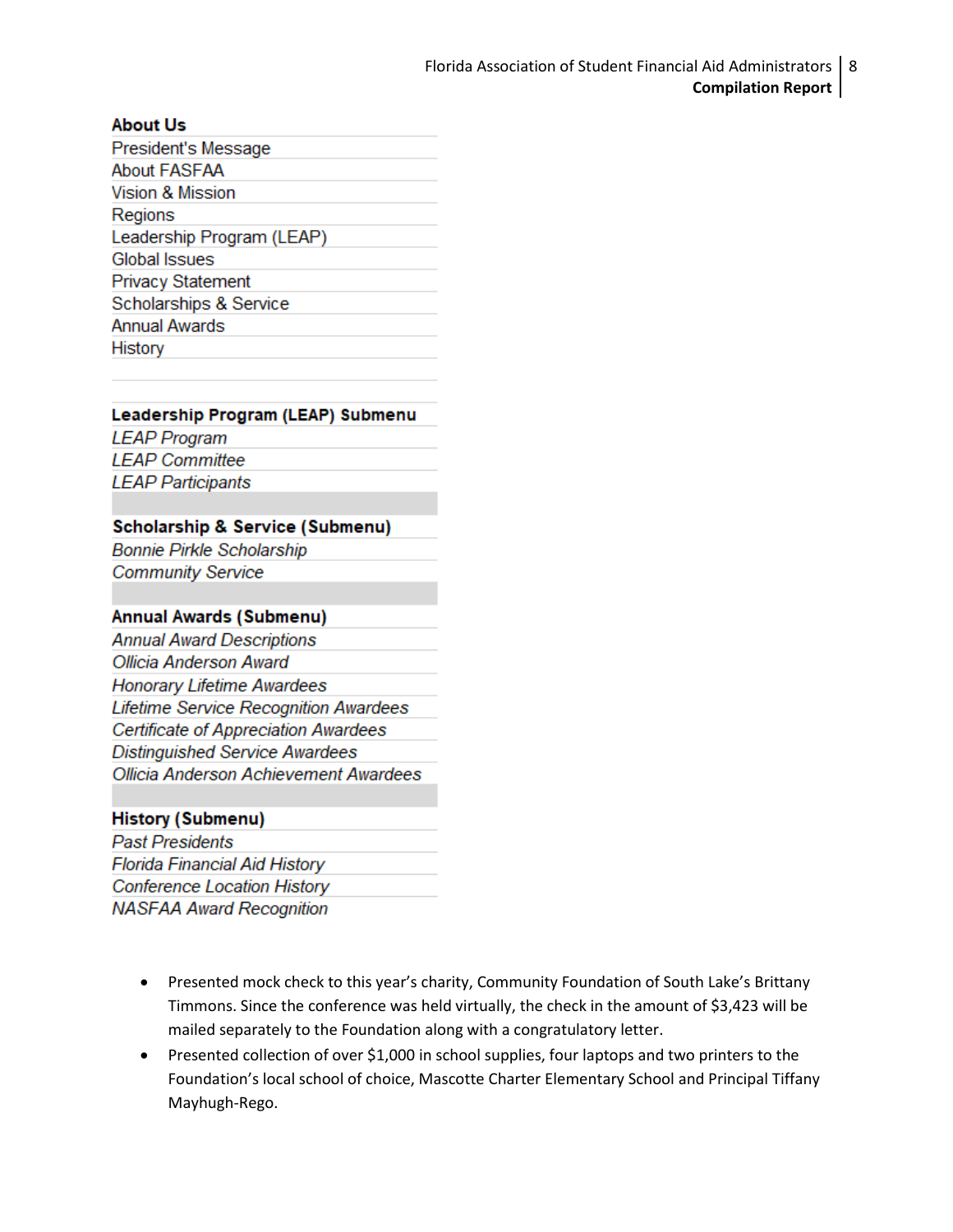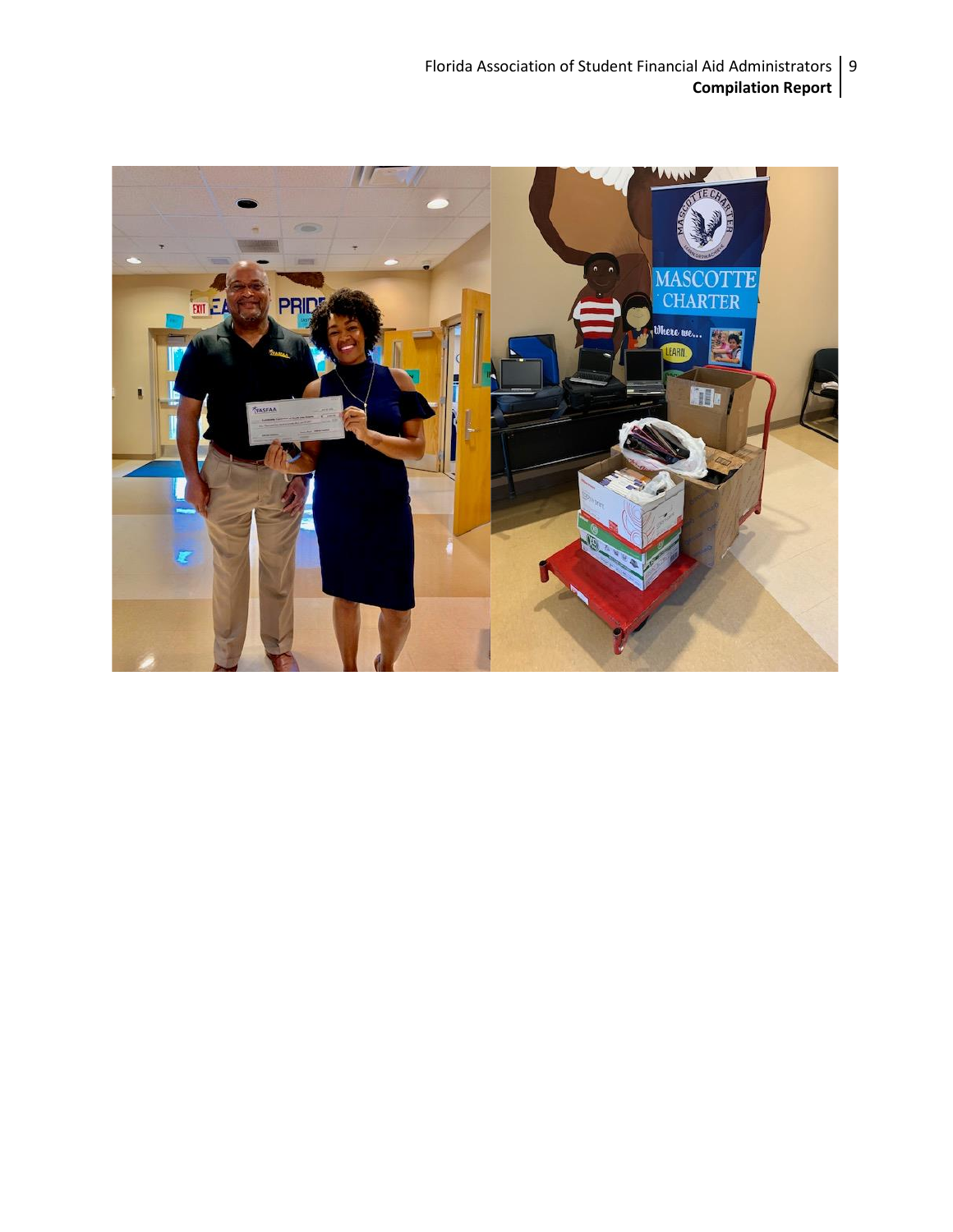## Katie Conrad – President-Elect

End of Year Board Report June 2021

#### <span id="page-9-0"></span>*Why am I here?*

• The President-Elect is responsible for Nominations and Elections for the 2020-2021 year, to support our FASFAA President in achieving his goals and vision, and for learning everything possible to prepare for my year as FASFAA President.

#### *Goals*

- Encourage volunteerism and involvement of our membership and to ensure we have a strong pool of volunteers to fill all Executive Board positions
- Present a dual slate for all open positions on the ballot.
- Work closely with President Lovett to fulfill all of his goals for the year
- Participate on committees and taskforces to prepare a smooth transition to 2021-2022
- Begin revisions of the President's Guide to be completed at the conclusion of 2022

#### *Accomplishments*

- Confirmed a dual slate of nominations for all elected positions for the 2021 election cycle. Positions included President-elect, Secretary, Treasurer-elect, Region Representatives 1, 3, 5.
- Held FASFAA election from May  $2^{nd}$  until June  $3^{rd}$  in conjunction with the annual conference.
- Announced the results of the 2021-2022 election during the business meeting on the final day of the annual conference.
- Completed the selection of appointed board positions for the 2021-2022 Executive Board.

- Solicited nominations for elected positions for the 2021 election cycle. Nominations will officially close on 2/28/21. Soon after the close of nominations, the nominations committee will meet to determine the final slate of candidates. The goal is to have a dual slate for each of the 6 open positions.
- Participated in the FASFAA State-wide Directors Meeting on February 10, 2021. Co-hosted the open forum session with Region 1 Representative, Kris Hatcher.
- The Strategic Planning Task Force has been meeting regularly with consultant Stephen Hundley to prepare a 5 year plan to present to the Board and membership later this year.
- Participating on the Training Committee to plan webinars for the year and the conference curriculum.
- Attended two meetings of the LEAP program group to see the great work Jennifer Towers is doing with the mentors and mentees in the leadership program.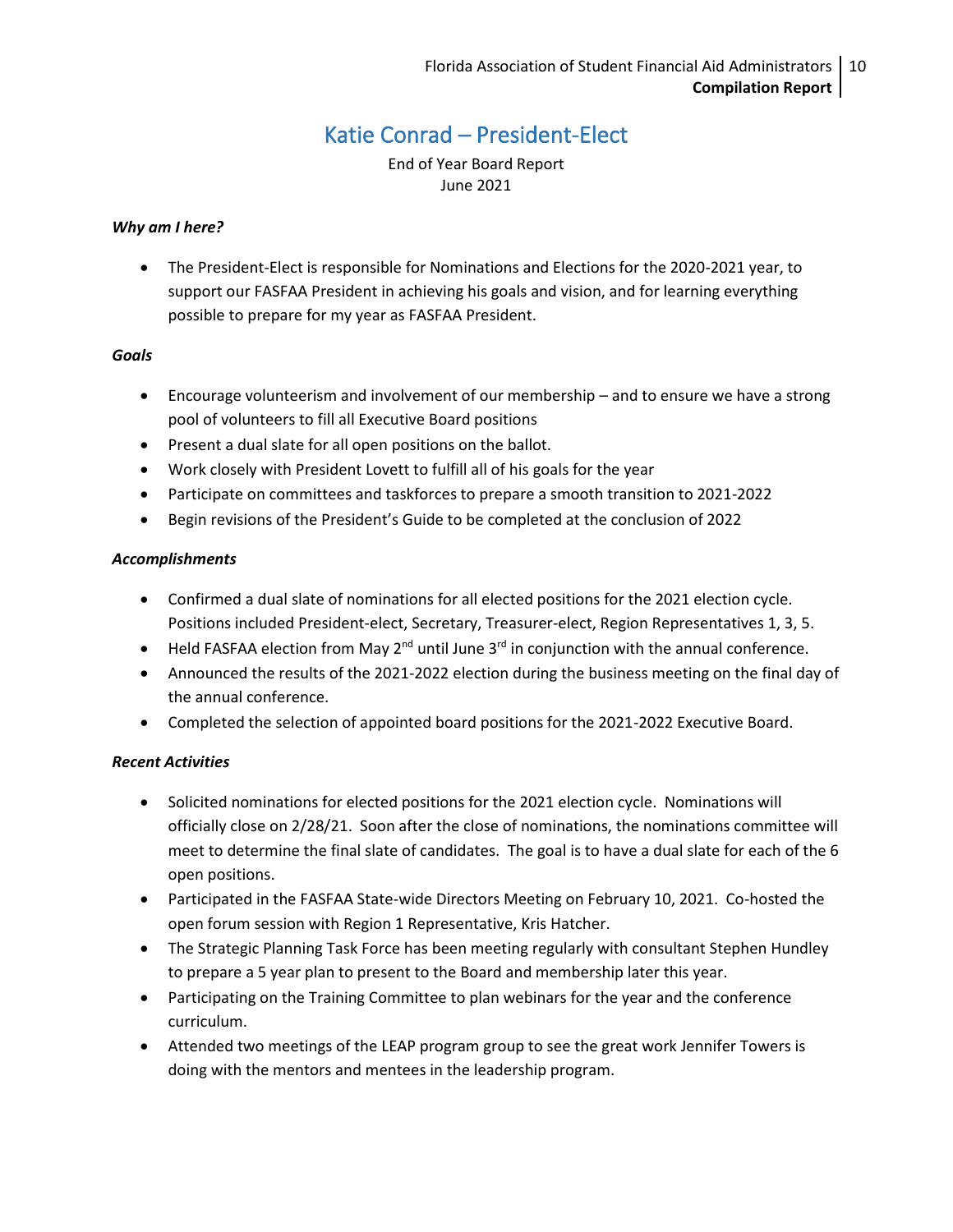- Attended a meeting of the Partner Advisory Council in December to solicit feedback from our partners regarding sponsorship proposals and partner needs.
- Worked with the Budget Finance Committee to plan for budgetary changes with regard to virtual conference.
- Meet regularly with President Lovett to ensure the association is striving to meet his goals for the year and to ensure a smooth transition to 2021-2022.
- Attended the NASFAA Leadership Symposium, which was held virtually in February 2021. I attended the Association Leadership Track as the Florida State President-Elect
- Attended the SASFAA Transition Meeting on June 21, 2021 as the Florida State President-Elect.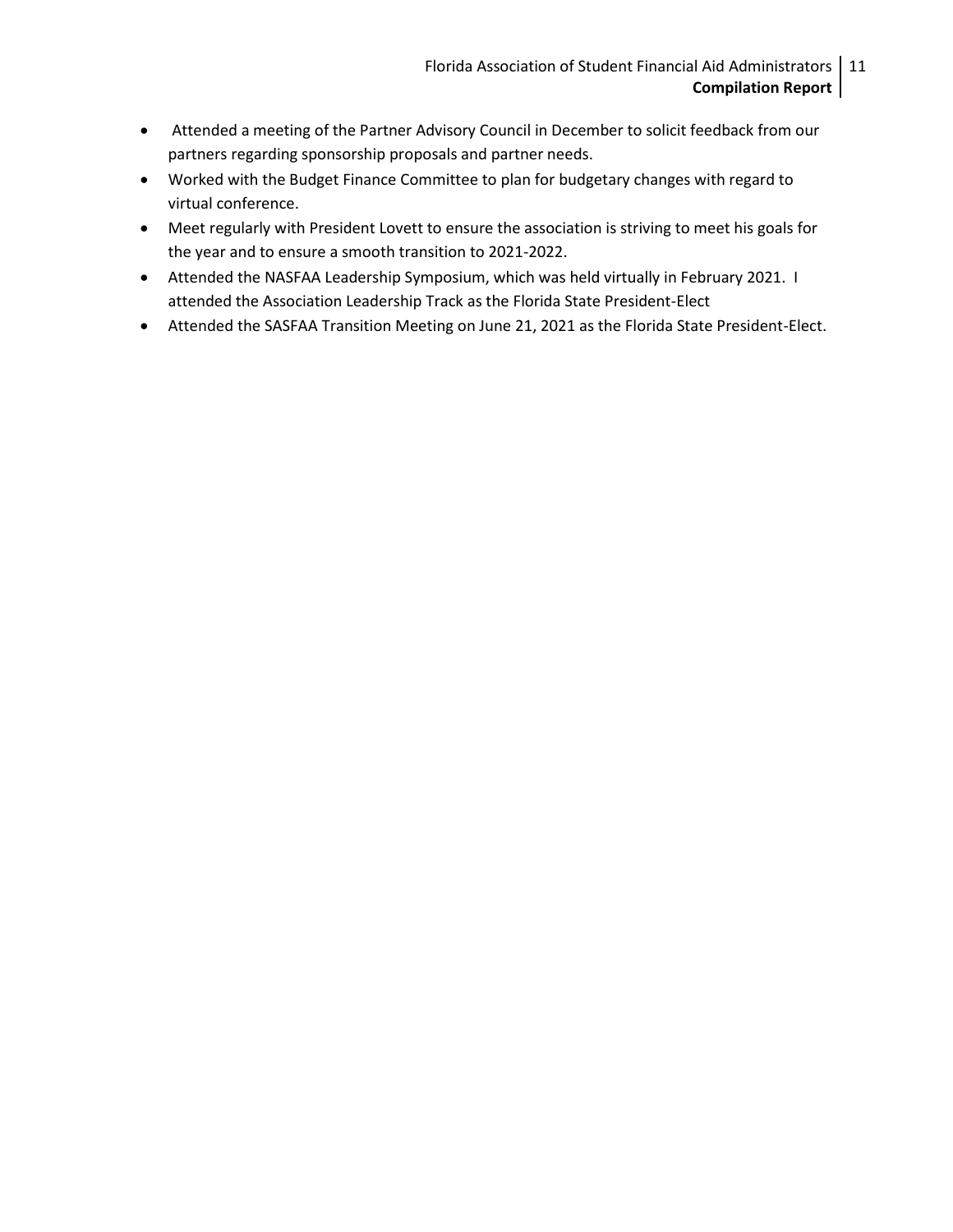# <span id="page-11-0"></span>Daniel Barkowitz – Immediate Past President & Fiscal Concerns

End of Year Board Report June 2021

#### *Why am I here?*

• As Past-President, my role is to support the President in the realization of his goals, and to help prepare the President-Elect for her year in leadership of FAFSAA.

#### *Goals*

- I helped lead the creation of our next Strategic Plan for FASFAA for 2021-2024.
- I provided ongoing technical support for the statewide / regional webinars, clock hour workshop and other workshops and webinars through the year.
- I worked with the Budget Committee in creating and monitoring the finances and budget of the association.
- I lead the statewide Directors of Financial Aid Meeting.
- I served as a member of SASFAA's nominating committee and worked as a planning and faculty member of the SASFAA Leadership Development program.
- I led and convened the Past-President advisory council.

#### *Accomplishments*

- Strategic Plan for 2021-2024 was written, developed, and ratified by the Board and by membership.
- Fiscal concerns committee worked through a very difficult forecasting year and ended the year with a budgetary surplus despite having to run everything virtually.
- Directors of Financial Aid have been engaged and committed to the Association throughout the year and have supported staff involvement which was built upon the strong foundation of our Directors of Financial Aid Meeting.
- FASFAA's immediate pivot to an online conference experience in 2020 shortly after the pandemic began was submitted to NASFAA for a Gold Star Award consideration.
- Led three conference sessions at the annual FASFAA Conference in 2021 which also featured copanelists from Kenyon College (OH), Howard University (DC) and SUNY Brockport (NY).
- Assisted with technical issues for workshops and conference as needed.
- Finished up my year as Past Chair for NASFAA's CFAA Commission and will serve one final year as SASFAA representative.
- Served as a member of NACAC-NASFAA Commission on Racial Equity in Admissions and Financial Aid Practices.
- Served as a member of NASFAA's State Legislative Issues Task Force.
- Presented at SASFAA Conference (twice).
- Presented at CampusLogic EmpowerED Conference.
- Supported FASFAA / FCAN Virtual High School nights by leading virtual FAFSA sessions.

#### *Recent Activities*

• See above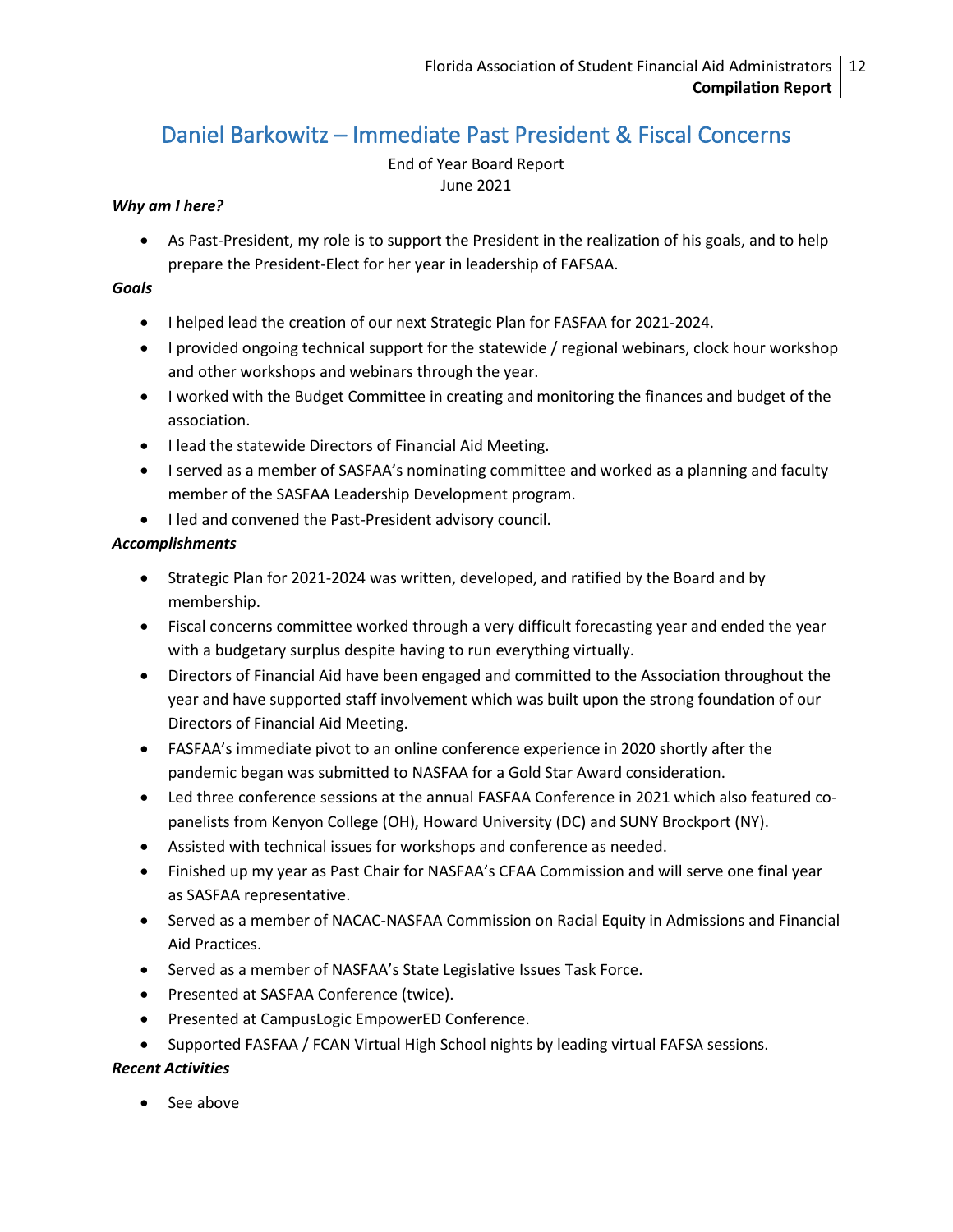# Nadine Bailey – Vice President of Training

End of Year Board Report June 2021

#### <span id="page-12-0"></span>*Why am I here?*

- To ensure that FASFAA members have access to training resources.
- To provide support to the Region Representatives in their trainings and workshops.
- Provide support to the webinars that FASFAA will provide throughout the year.
- To maintain the FASFAA Training Committee, provide updates and resources to all committee members.
- Assist with the trainings and sessions provided at the annual conference that addresses all areas for the FASFAA members and attendees.

#### *Goals*

- To provide an agenda for the annual conference that will attract attendees of all areas of financial aid.
- Continue to provide support of the various delivery methods of training modules to increase outreach to members.
- Provide support to FASFAA Training Committee and the Conference Committee. Act as a liaison between both.

#### *Accomplishments*

- Successful conversion to a virtual conference that was held June 1-4, 2021.
- Had a pre-conference with sessions geared towards new and intermediate aid officers.
- Presented at the Pre-conference opening session.
- Provided a robust agenda that included sessions by FSA, NASFAA, OSFA, OIG and SASFAA update.
- Moderated sessions at the annual conference.
- Over 200 members registered and attended the virtual conference.
- Assisted Local Arrangements Chair with activities for networking opportunities after the sessions on Tuesday and Thursday of the week of the conference. (Found a stand in for Kahoot)
- Ran in the FASFAA elections for President-Elect position.

- Have a shared drive in One Drive for the conference that holds most of the presentations and bios. Moderators, Training Committee and Conference Committee had access. Created in a way that the account can be shared with the next VP of Training etc.
- Worked with Ashley Brundage to solidify June 22<sup>nd</sup> webinar, Empowering Differences.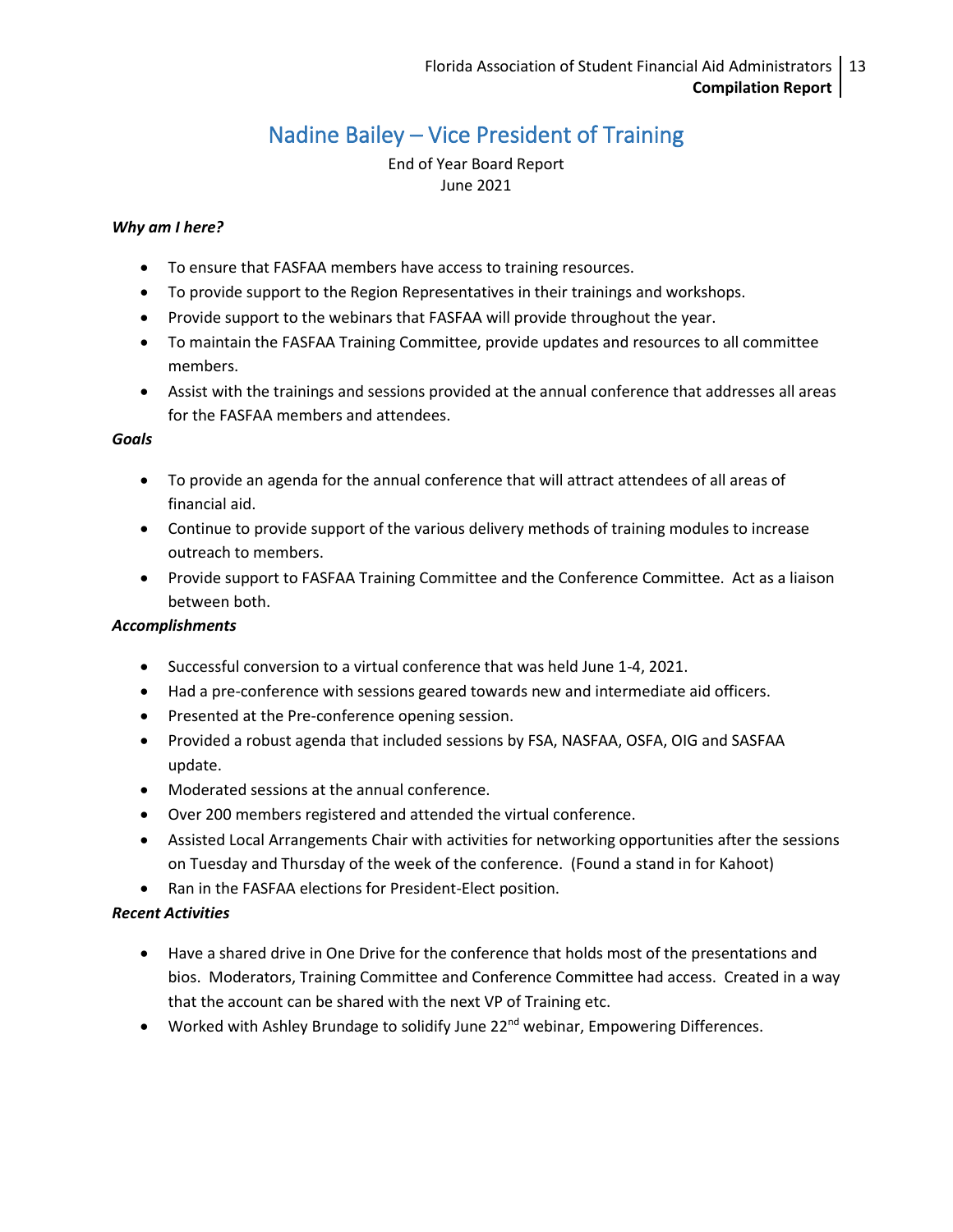### Denise Asselta – Secretary

End of Year Board Report June 2021

#### <span id="page-13-0"></span>*Why am I here?*

- Assist the executive board with communications and reporting responsibilities
- Record minutes for each meeting and distribute to executive board members for approval

#### *Goals*

- Keep all executive board members with up-to-date information on board communication
- Send out compilation reports, meeting minutes and board meeting agendas prior to each board meeting

#### *Accomplishments*

- Sent out necessary documentation to board members for upcoming meeting
- Sent out annual business meeting minutes for annual conference
- Compile board reports for final end of year board compilation report
- Complete all meeting minutes for board approval

- Sent out the minutes from the February, March, April, and May Board Meeting
- Sent out reminders for board reports and end of year report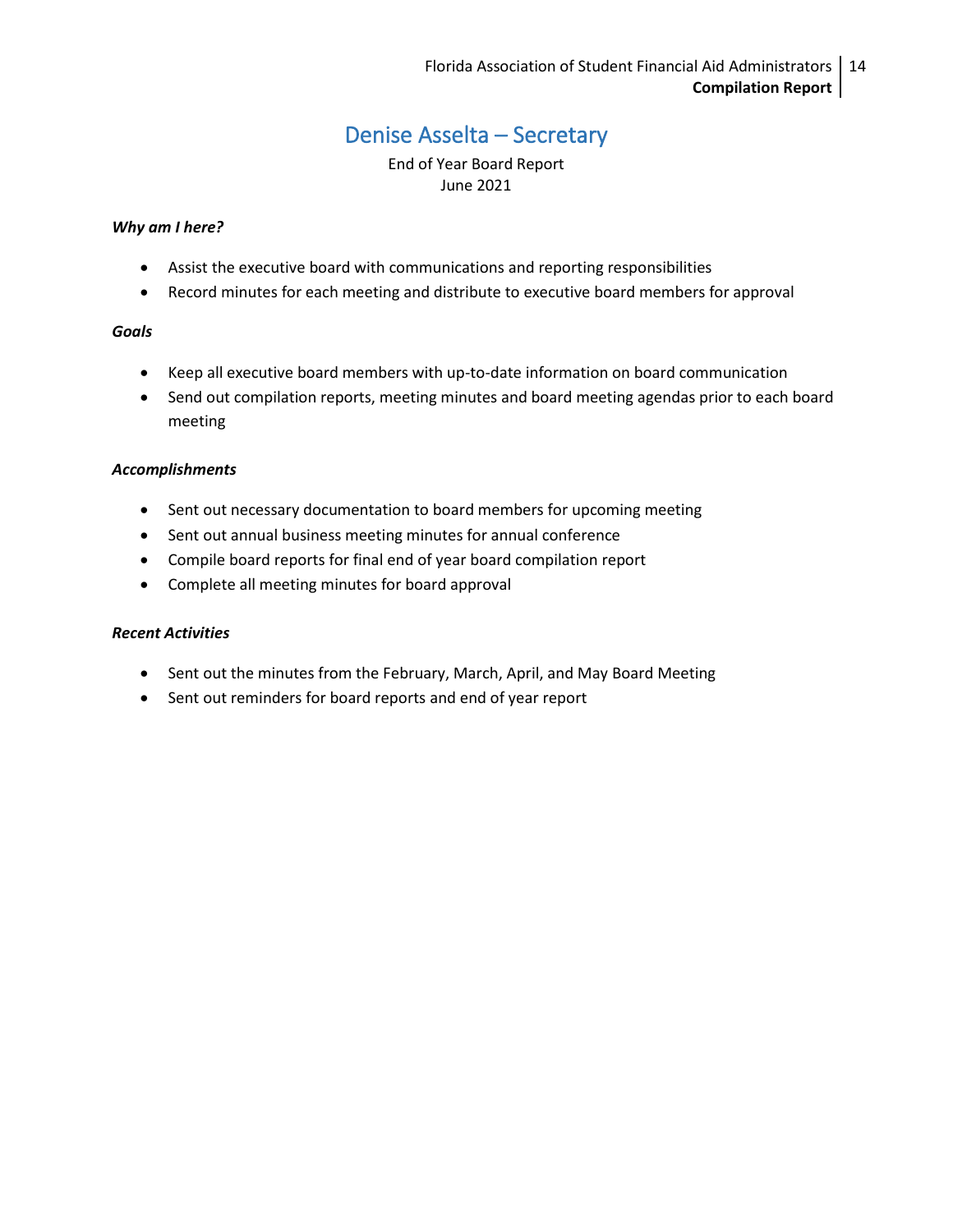#### <span id="page-14-0"></span>Wayne Kruger – FASFAA Treasurer & Eileen Brzozowski – FASFAA Treasurer-Elect

End of Year Board Report June 2021

#### *Why are we here?*

• To serve FASFAA.

#### *Goals*

• Oversee management of FASFAA's financial affairs.

#### *Accomplishments (in coordination with Bookkeeper Gwyn Francis):*

- Payment of bills and reimbursements, monthly reconciliation of accounts, and production of financial statements.
- Annual filing of IRS Form 990 (07/01/19 06/30/20) and 2021 Florida Not For Profit Corporation Annual Report.
- Per recommendation of UBS advisors, consolidated UBS investments from five accounts to three accounts to reduce fees/expenses. Coordinated presentation by UBS financial advisors to the Executive Council.
- In coordination with Fiscal Concerns Committee, updated the FASFAA Investment Policy Guidelines. Developed template monthly report of Fiscal Concerns Committee.
- Established online access to FASFAA's three credit card accounts. Bookkeeper began paying credit cards electronically. Corrected EIN/TIN on credit cards.
- Updated contact information for all billing accounts (with the exception of the P.O. Box) to treasurer@fasfaa.org.
- Reported financial status to membership at Annual Meeting.
- Responded to member's invoicing and billing inquiries.
- Participated in Strategic Planning Task Force.

#### *Recent Activities*

• See above.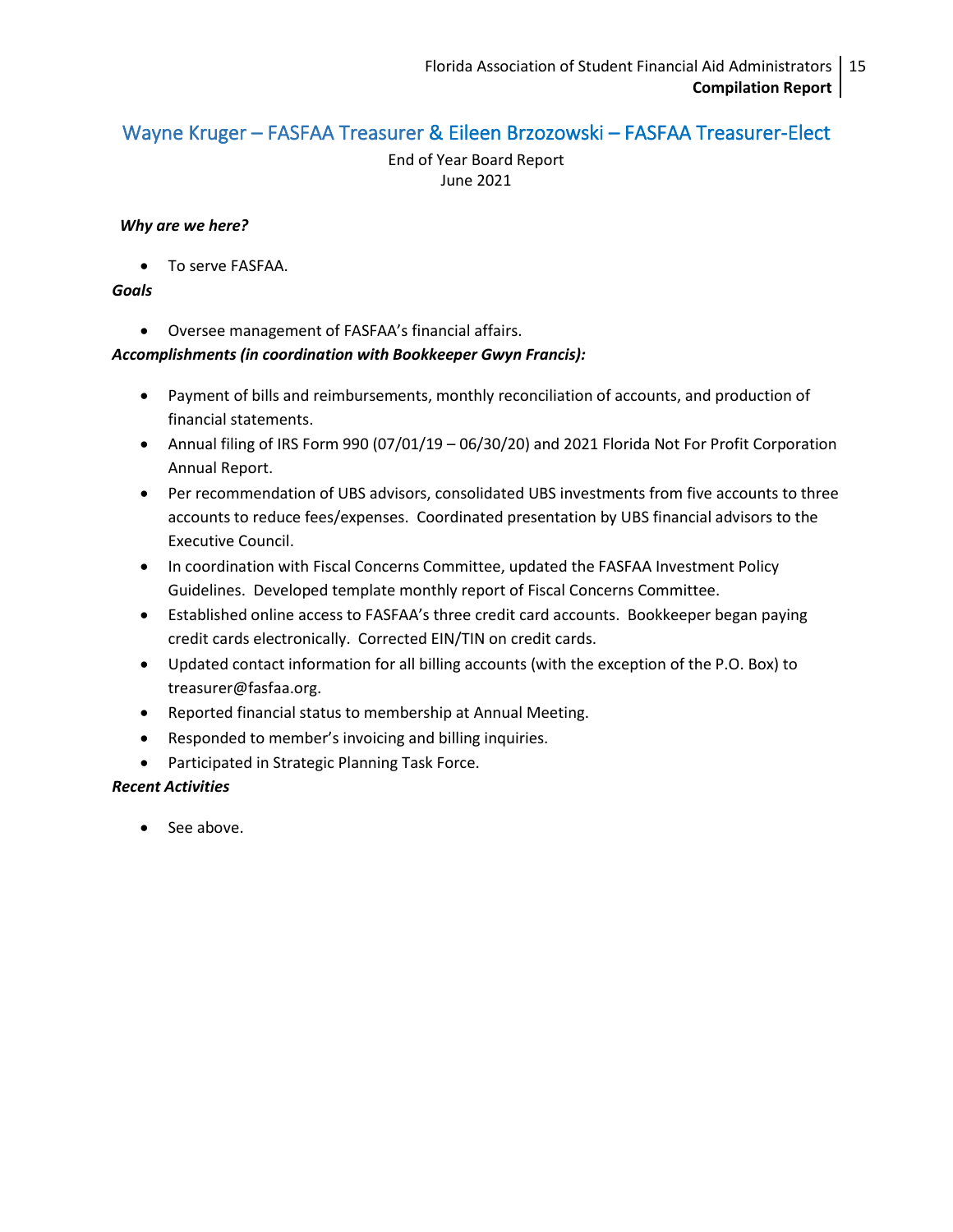## Kris Hatcher – Region I Representative

End of Year Board Report June 2021

#### <span id="page-15-0"></span>*Why am I here?*

• Serve the financial aid administrators and students from Region I until June 30<sup>th</sup>, 2021 *Goals* 

• Assist FASFAA by filling in for Shana Gore's remaining responsibilities

#### *Accomplishments*

• Co-hosted March 26<sup>th</sup>'s FASFAA workshop with the other region reps

- Participated in FASFAA's strategic plan task force
- Participated in FASFAA's LEAP program
- Participated in FASFAA election, training, and conference committee meetings (virtual)
- Participated in 05/20/2021 FASFAA executive board meeting (virtual)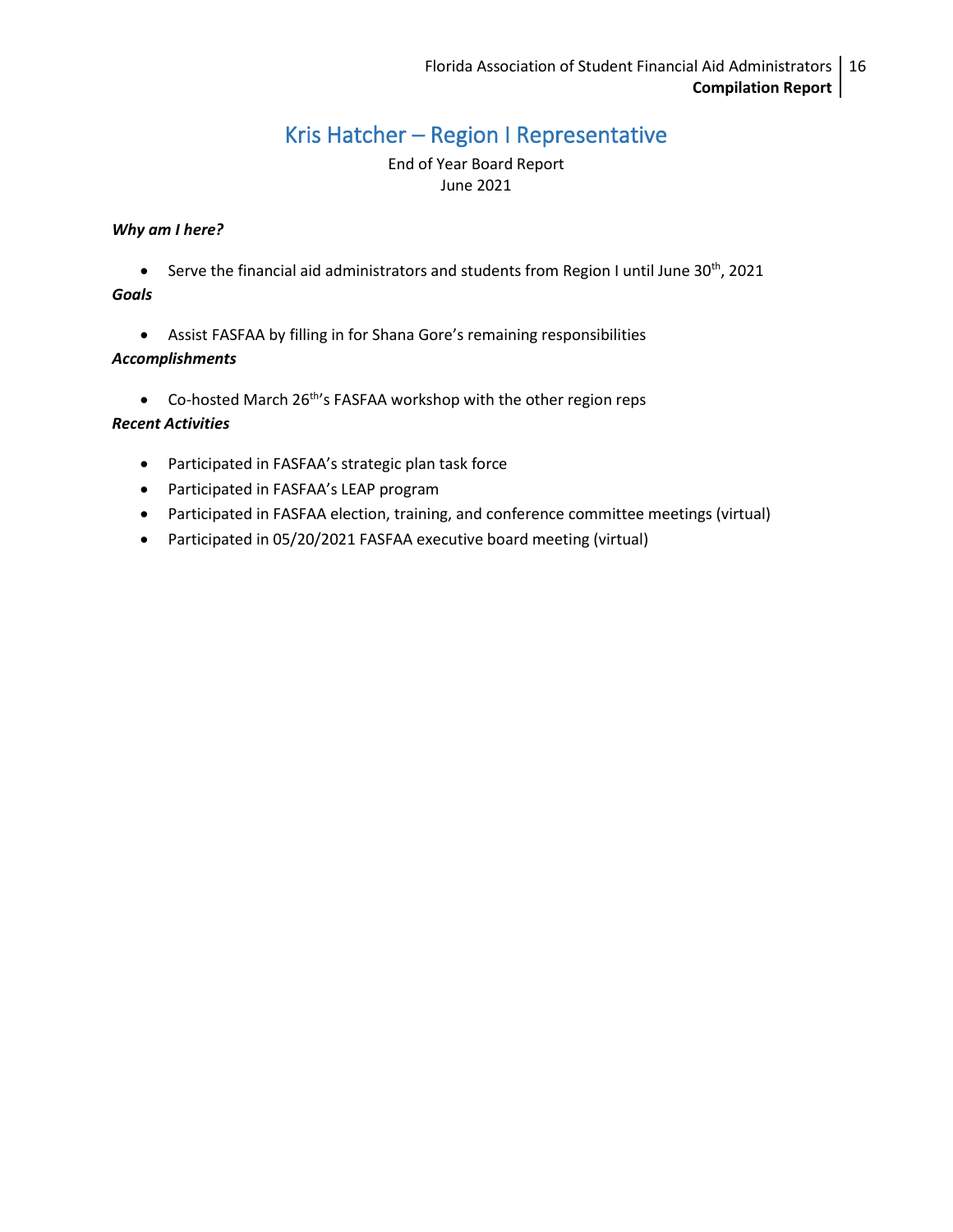## Chas Hammond– Region II Representative

End of Year Board Report June 2021

#### <span id="page-16-0"></span>**Why am I here?**

• I am here to serve the members of FASFAA Region II by facilitating high-caliber training and Credentialing opportunities, fostering connections between institutions and financial aid professionals,

and bolstering membership and participation in the association.

#### **Goals**

- Recruit volunteers within Region II
- Facilitate high quality training events
- Provide effective and regular communication and updates to Region II members
- Actively participate in executive board phone calls and meetings

#### **Accomplishments**

- Worked closely with Training Committee to plan and execute conference agenda
- Co-hosted Public Institution "Birds of a Feather" session
- Moderated conference sessions
- Collaborated with Region Representatives and Webinar Co-Chairs to assist in planning Spring and Summer 2021 training events

- Participated on Strategic Planning Taskforce
- Currently working with Region Representatives to plan all region workshop in June
- Provided various types of support for the annual conference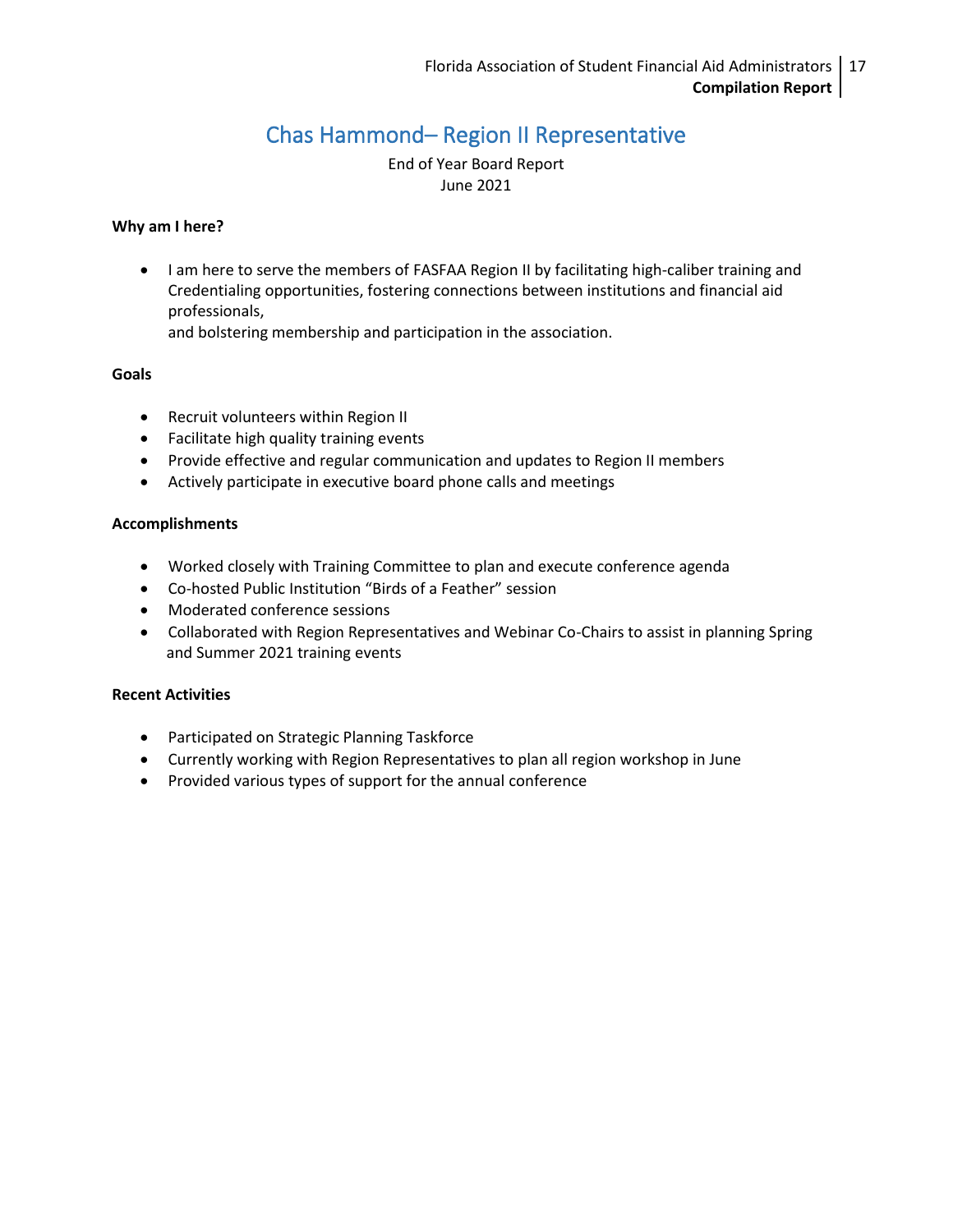## Abigail Troche – Region III Representative

End of Year Board Report June 2021

#### <span id="page-17-0"></span>*Why am I here?*

• Being part of this association has enhanced my opportunity to create professional relationships that support and guide me in my career. Under the current circumstance, the association has worked diligently providing support to our Financial Aid community through webinars and workshops.

#### *Goals*

- Professional Growth
- Develop relationships in the Financial Aid community.

#### *Accomplishments*

- Have been part of virtual workshops as presenter and moderator, which has helped me recognize the need for and importance of polishing these skills.
- Have had the opportunity work and develop good relationships in our FA community.
- I enjoyed being part of the FASAFAA'S Strategic Plan for 2021-2024.
- Have broaden my understanding and commitment of being part of an association.

- Was part of the Region representatives Workshops
- Presented: Overview of COD/NSLDS
- Assisted in the presentation of BBAY Loan awarding
- Participated in the 2021 FAFSAA as Moderator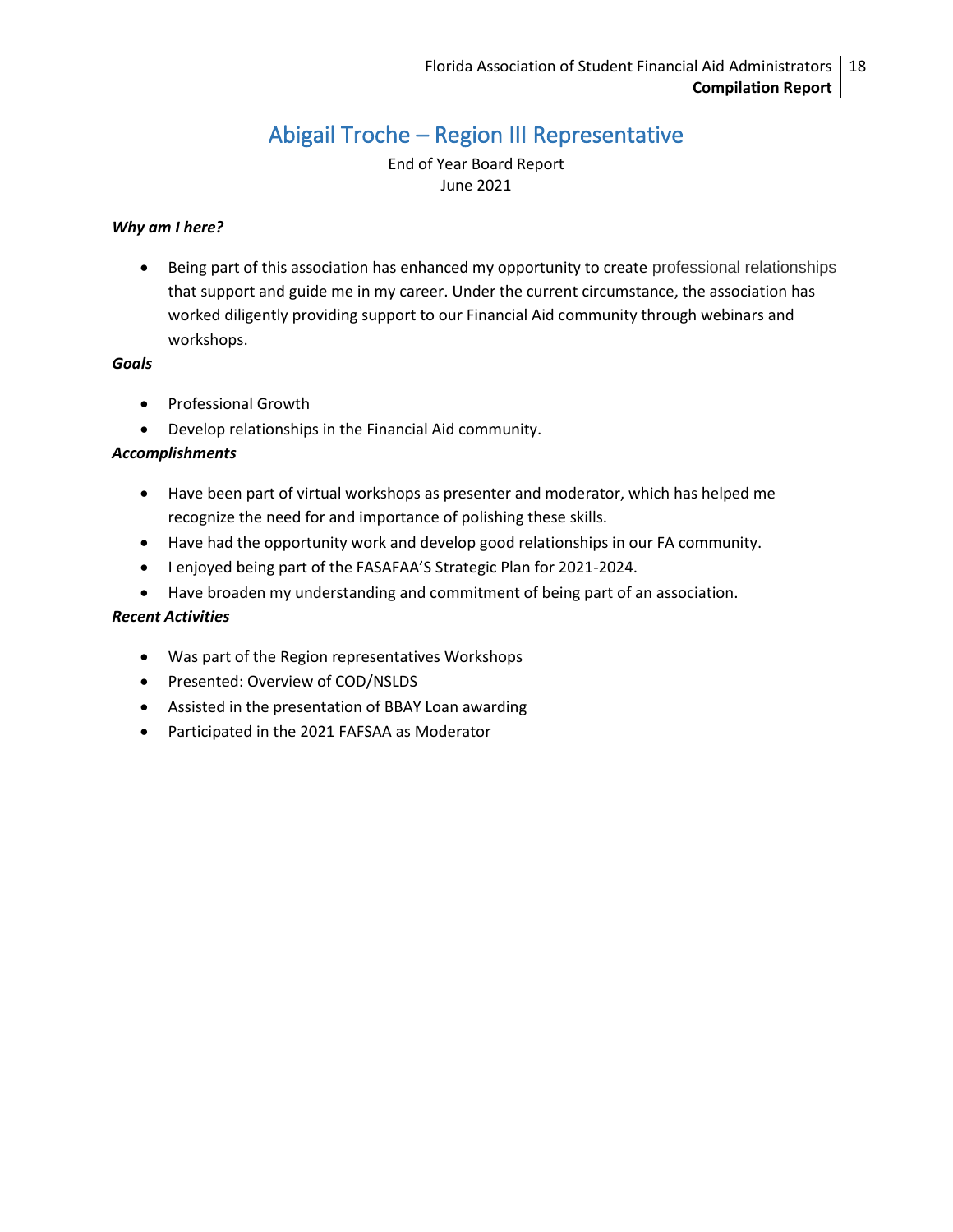# Kimberly Gloster – Region IV Representative

#### End of Year Board Report June 2021

#### <span id="page-18-0"></span>*Why am I here?*

- To serve as a voice and a resource for Region IV members and the executive board, while also supporting the mission of FASFSAA.
- To assist with coordinating and facilitating training opportunities that develop and maintain professional standards throughout the FASFAA community
- To challenge myself to seek new opportunities for professional growth, and to improve my abilities so that I can best assist in improving the abilities of my region.

#### *Goals*

- Coordinate training that offers NASFAA credentialing opportunities.
- Communicate with Region IV purposefully.
- Support FASFAA organizational goals and activities.
- Maintain and possibly increase membership during the challenging times of COVID-19 and during a hopefully soon to come post COVID-19 period.

#### *Accomplishments*

- Assisted as an organizer in conducting a total of four virtual Statewide Workshops during Fall, Spring and Summer.
- Assisted as a moderator for the virtual annual FASFAA conference
- Maintained meaningful communication with current, past and new members by checking in via email, and by providing advice on financial aid and FASFAA related topics to those who seek.

- Served as an organizer in conducting four virtual Statewide Workshops.
	- o NASFAA credentialing opportunities:
		- R2T4 (October 16)
		- Professional Judgement (November 13)
		- Application Processing (June 18)
- Served as a member on the Virtual Conference Task Force
- Served as a moderator for the Virtual FASFAA Conference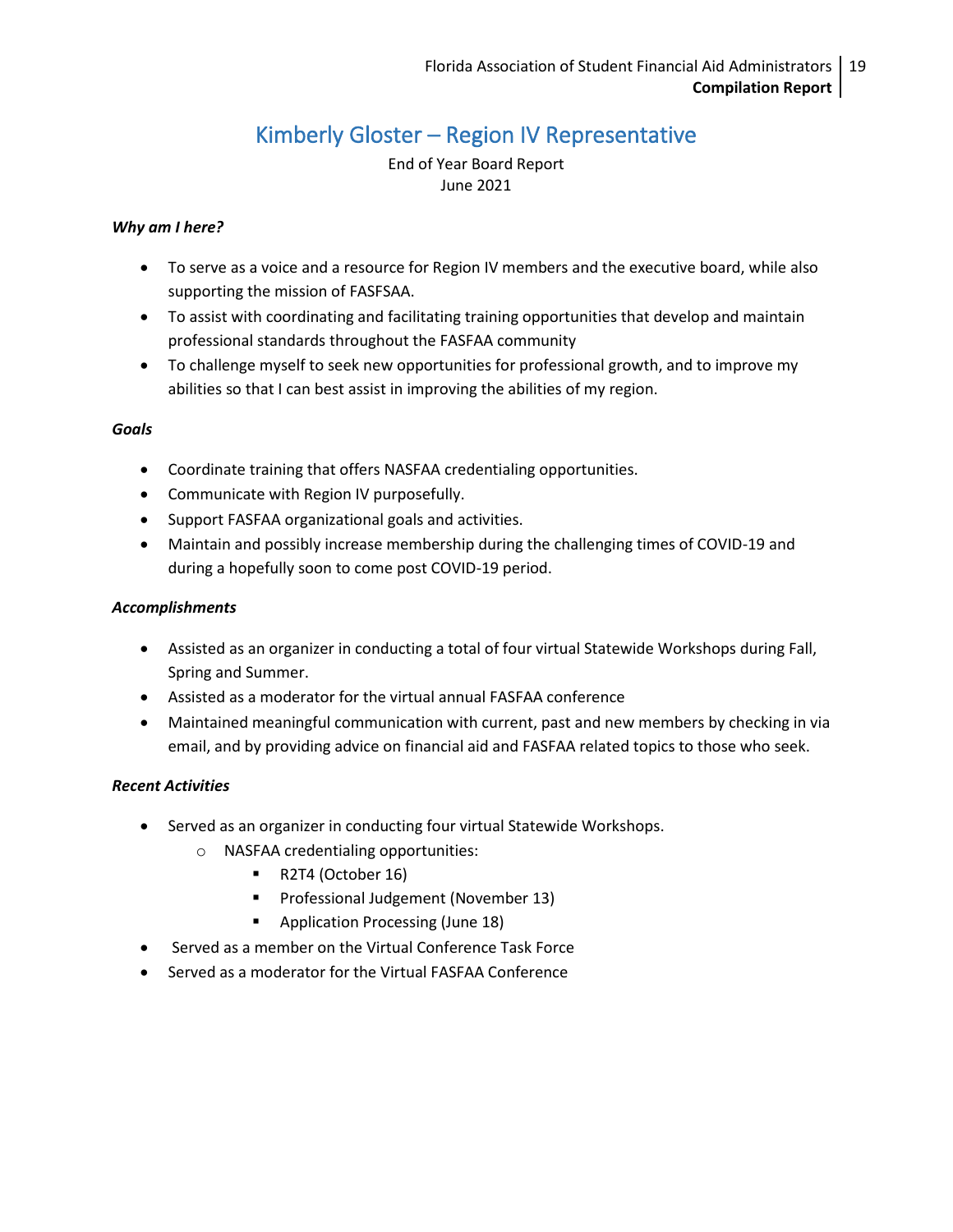# <span id="page-19-0"></span>Jessica Ly – Region V Representative

End of Year Board Report June 2021

**No Report**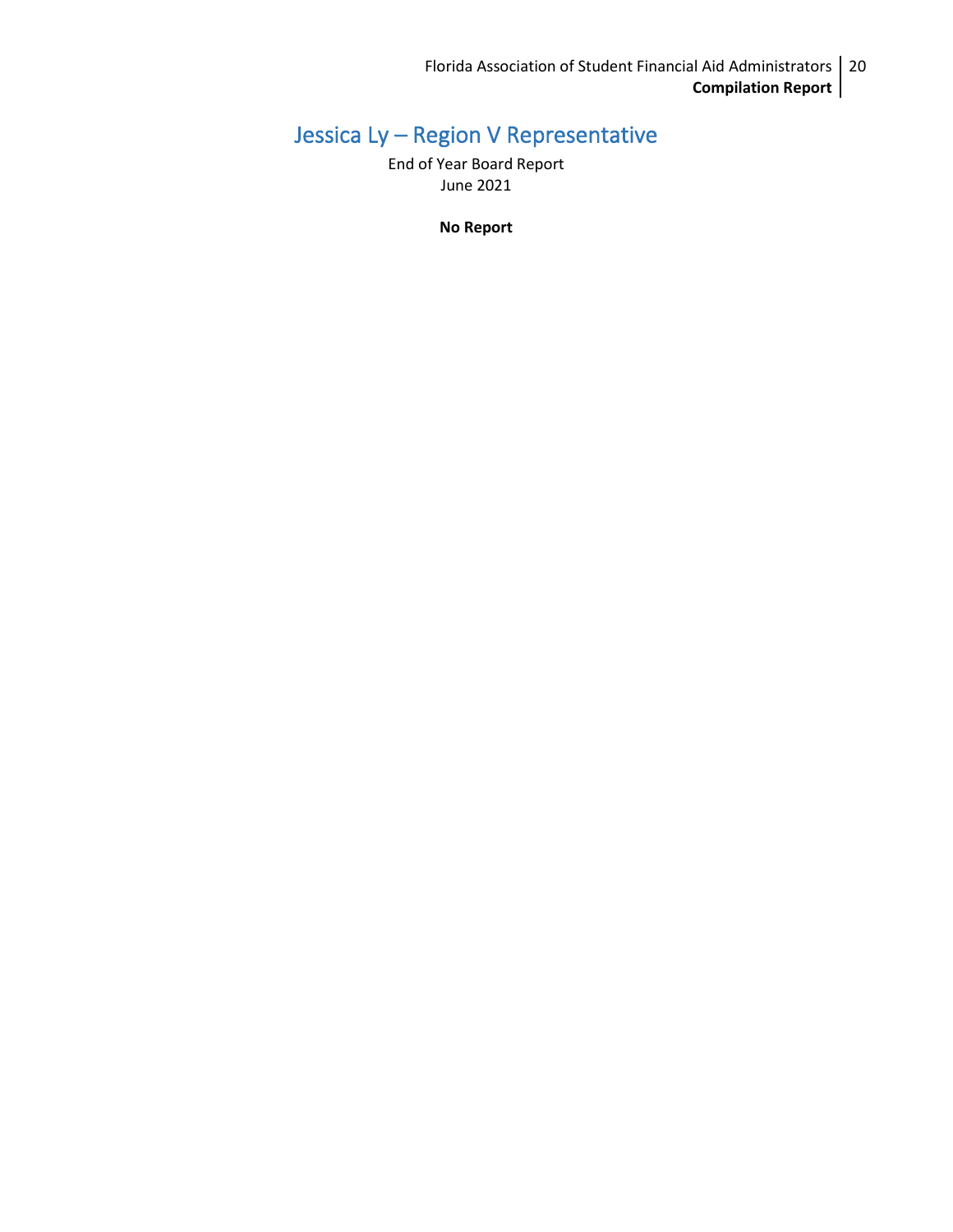# <span id="page-20-0"></span>Joan Bailey – Conference Committee Chair

End of Year Board Report June 2021

**No Report**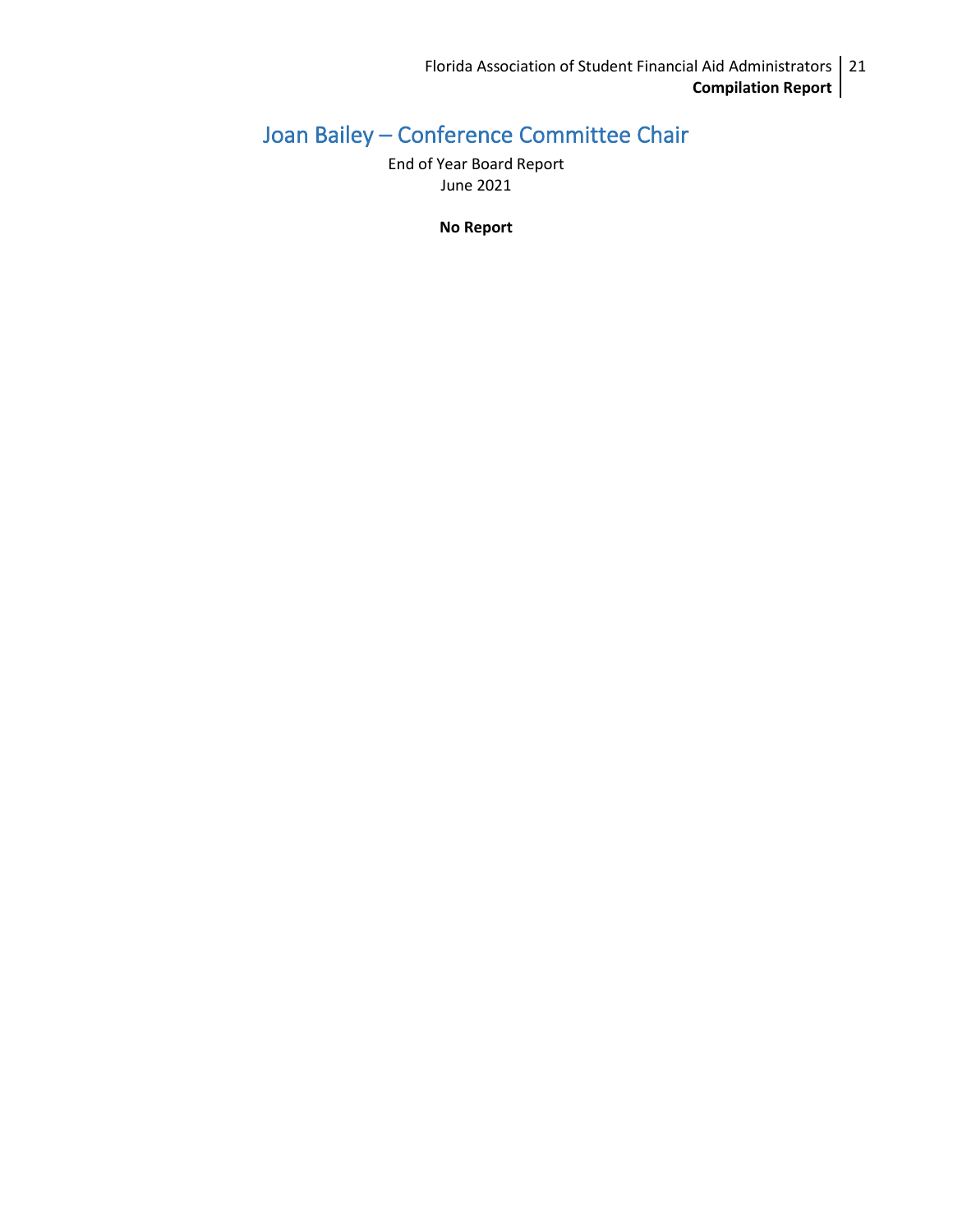# Tracy Morgan - Federal and State Legislative Chair

End of Year Board Report June 2021

#### <span id="page-21-0"></span>*Why am I here?*

• My role is to monitor and keep members updated on any federal and state legislative activities that are of interest with regards to financial aid programs.

#### *Goals*

#### *Accomplishments*

• I was voted into this position due to a vacancy. Unfortunately, I have not had the opportunity to make much of an impact in such a short amount of time. I have, however, updated several items on the FASFAA webpage as far as activities we should be aware of in the financial aid community here in Florida.

#### *Recent Activities*

• During my current tenure, I have submitted information to have the "Legislative Trackers" page updated with several State of Florida house and senate bills to be monitored. There has not been any significant legislation that would warrant an address to the FASFAA leadership team.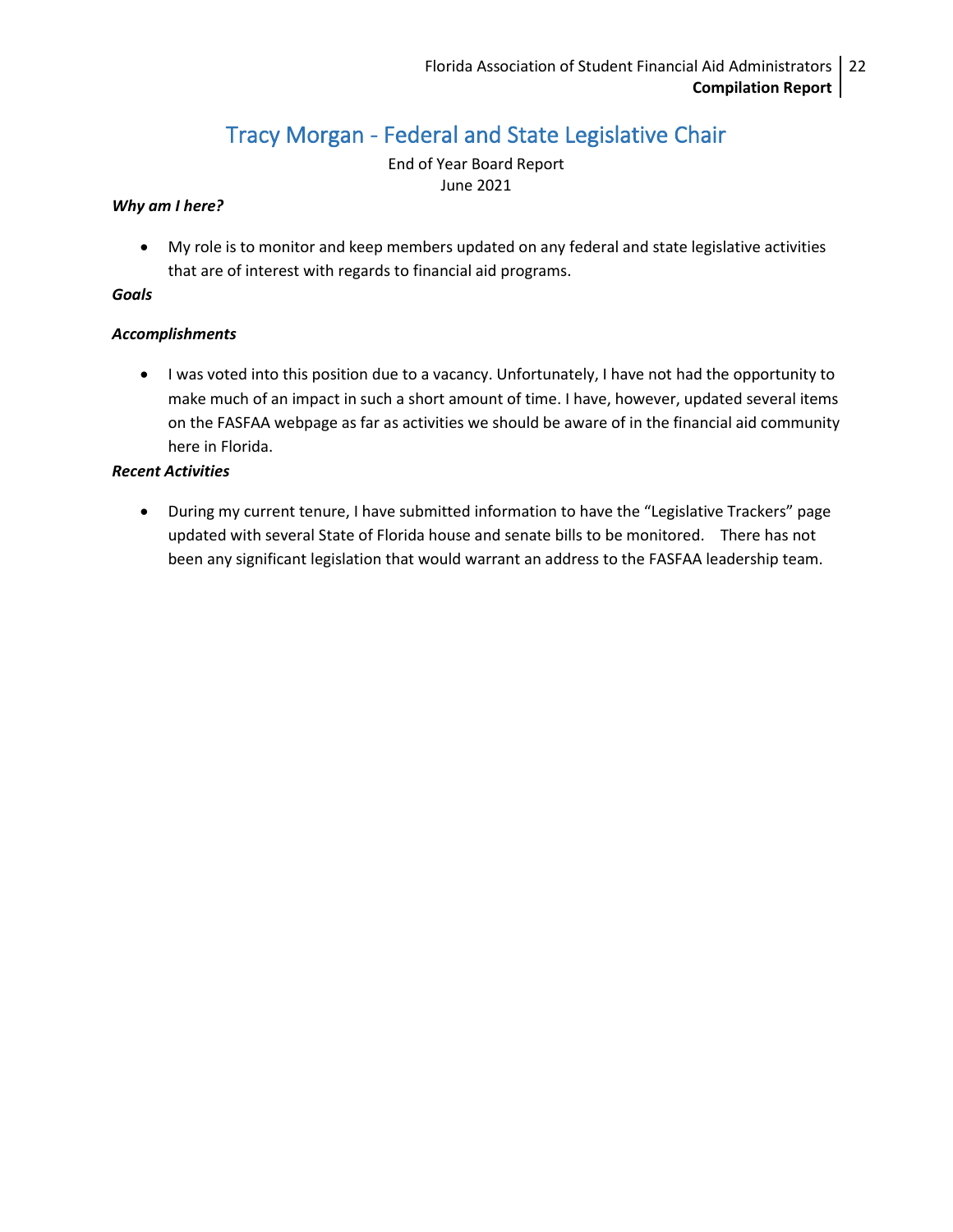### Jeff Daniels – Global Issues

End of Year Board Report June 2021

#### <span id="page-22-0"></span>*Why am I here?*

• To make meaningful connections with members of the FASFAA Executive Board and FASFAA members in general as well as deepen my knowledge of the Florida Association as different ideas are shared. In addition, I want to increase awareness of Global Issues that impact our association, our state and beyond.

#### *Goals*

- Provide links to various diversity and inclusion events and articles on the FASFAA website. The overall goal is to create a Global Issues or Diversity and Inclusion section on the FASFAA website.
- Each month or quarter, on the FASFAA website, highlight an individual that has played a major role in advancing a global issue.

• Submit proposals for global issues interest session at the 2021 FASFAA Annual Conference.

#### *Accomplishments*

- Global Issues page now included on FASFAA website. Includes links and articles pertinent to global issues topics.
- Throughout the 20-21 year I distributed emails to members regarding groups represented during the various history and heritage months. For instance, in February I sent emails specific to Black History Month; in March (Women's History Month); in June (Asian American & Pacific Islander Heritage Month). Some links are included on the Global Issues page on the FASFAA website.
- I did have a goal to feature or highlight an individual that has played a major role in advancing global issues, however I was only able to feature one individual throughout the year. My goal moving forward is to, at least on a quarterly basis, feature an individual or program responsible for advancing global issues.
- I was able to secure Ashley Brundage from PNC to participate in the 2021 FASFAA Annual Conference. Her session was titled "Business of Diversity & Inclusion." She shared her story as it relates to being a member of the transgender community and working her way through the ranks at PNC to become VP of Diversity and Inclusion. Unfortunately, her session was cut short due to technical difficulties.

#### *Recent Activities*

• See Accomplishments above.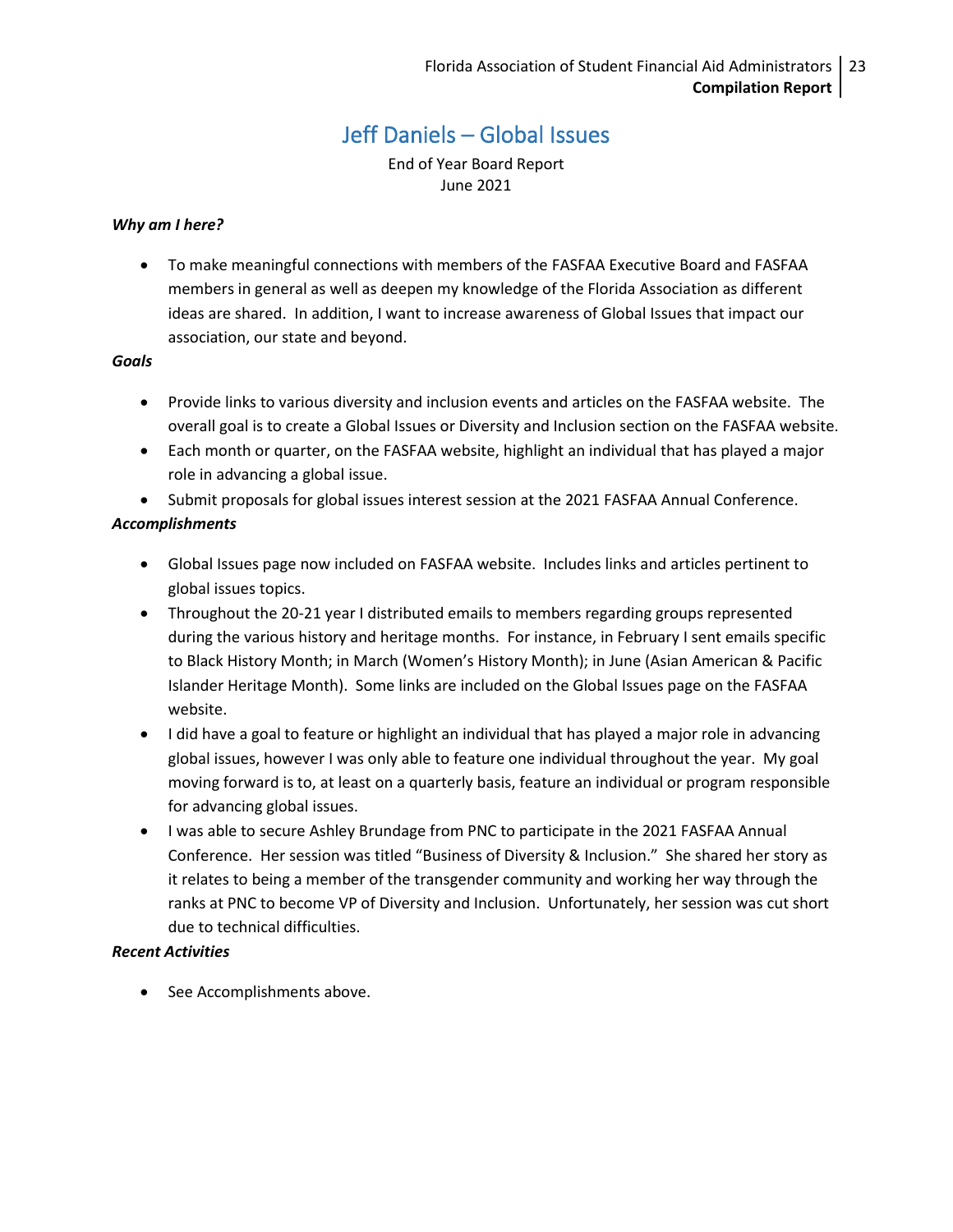# Laura Dickerson – Vendor/Sponsorship Coordinator

End of Year Board Report June 2021

#### <span id="page-23-0"></span> *Why am I here?*

• To support and assist FASFAA with sponsorship to members and sponsors.

#### *Goals*

- Increase sponsor visibility
- Maintain/Grow partner sponsorship for the organization
- Create a clear and concise partner program

#### *Accomplishments*

- Finalized partner resource page on the FASFAA webpage for Partners to have space and relevance in the organization and be visibly seen
- engaged partner advisory group, led by Bill Ayers, to discuss initiatives and support
- Resubmitted the pivot sponsorship tiers for approval
- Work with Brenda Brown and IT support to create, finalize and Launch partner prospectus and business partner presence on web
- Created a pivot sponsor document to support conference committee
- Executed all business partner workshop spotlights
- Obtained 23 sponsor partners equaling \$21,800 for the organization

#### *Recent Activities*

• See above… All accomplished within the last two months.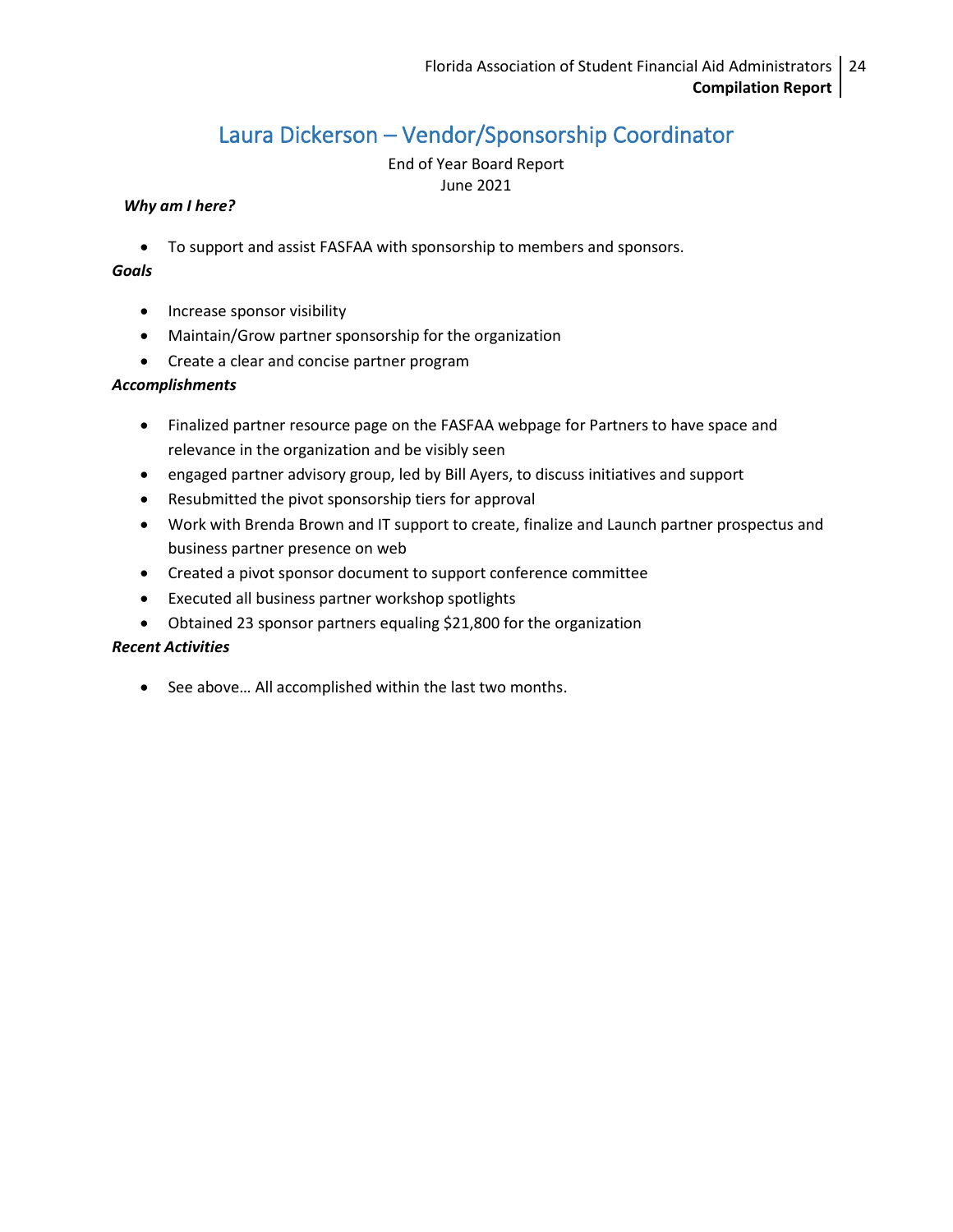## Irma Molinares – Site Selection/Event Coordinator

End of Year Board Report June 2021

#### <span id="page-24-0"></span>*Why am I here?*

• To serve the association to the best of my ability and to gain knowledge from other members of the FASFAA Executive Board. I also work to make sound and fiscally responsible decisions relating to the selection of facilities to hold various FASFAA meetings and events.

#### *Goals*

- Coordinate and secure meeting sites requested by EB for the activities scheduled by the association.
- Ensure and coordinate with Conference hotel that everything runs smoothly with our 20-21 Conference.
- If conference is cancelled, negotiate with Hyatt to make sure the best outcome is obtained for the association.
- Negotiate contracts in a manner that does not negatively impact FASFAA.

#### *Activities*

- Due to COVID, most of the activities had to be cancelled and no in person meetings were scheduled, hotel negotiations were not needed.
- Informed Hyatt Regency Grand Cypress in Orlando, FL. that due to COVID, the 2021 Annual FASFAA Conference was moved to a virtual conference and we needed to cancel our contract with no penalties. Hyatt Regency Grand Cypress contract signed by President Barkowitz in November 2019 was cancelled and the deposit will be refunded to the association.
- Deposit for 2021 annual conference was refunded.
- I will continue to work with the association next year in the same position to secure the sites needed for the future in-person meetings.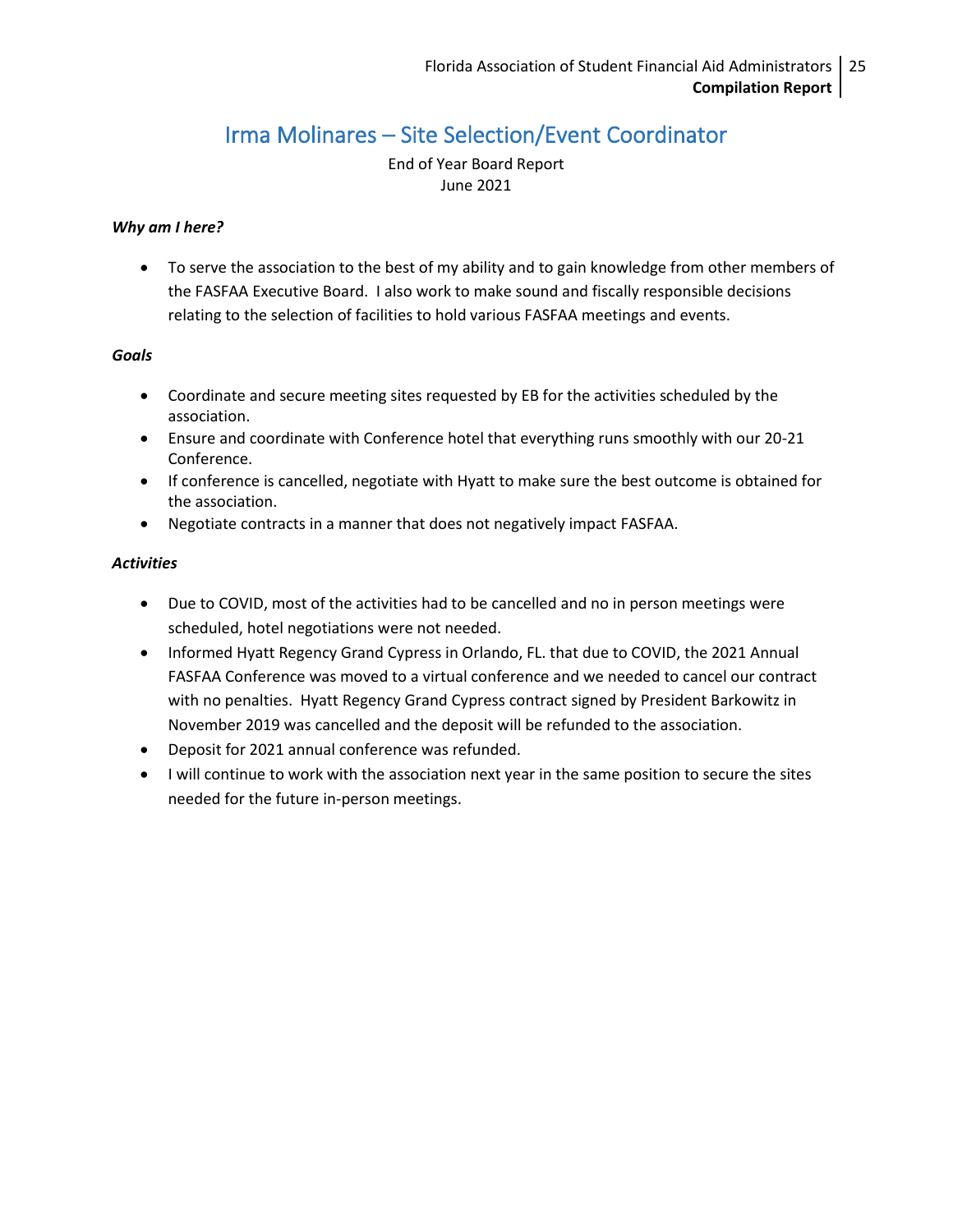## Jerry McMahon – Electronic Services Chair

End of Year Board Report June 2021

#### <span id="page-25-0"></span>*Why am I here?*

- Maintain the Website [\(www.fasfaa.org\)](http://www.fasfaa.org/)
- Provide electronic support to the Membership and the Executive Board

#### *Goals*

- Maintain up to date information regarding each region, workshop and annual conference
- Assist other Board Members in providing updates to the site
- Setup/maintain Annual Conference presentation rooms
- Build up electronic supplies (projectors/cords) to minimize conflicts with donated laptops for the Annual Conference, NAOW/Clock Hour Workshops, and Region Workshops

#### *Accomplishments*

• Website updates on going as changes are needed

- Member assistance
- Form creation (Conference Registrations, Director's Roundtable)
- Website Updates
- Tech Support for REMO during Annual Conference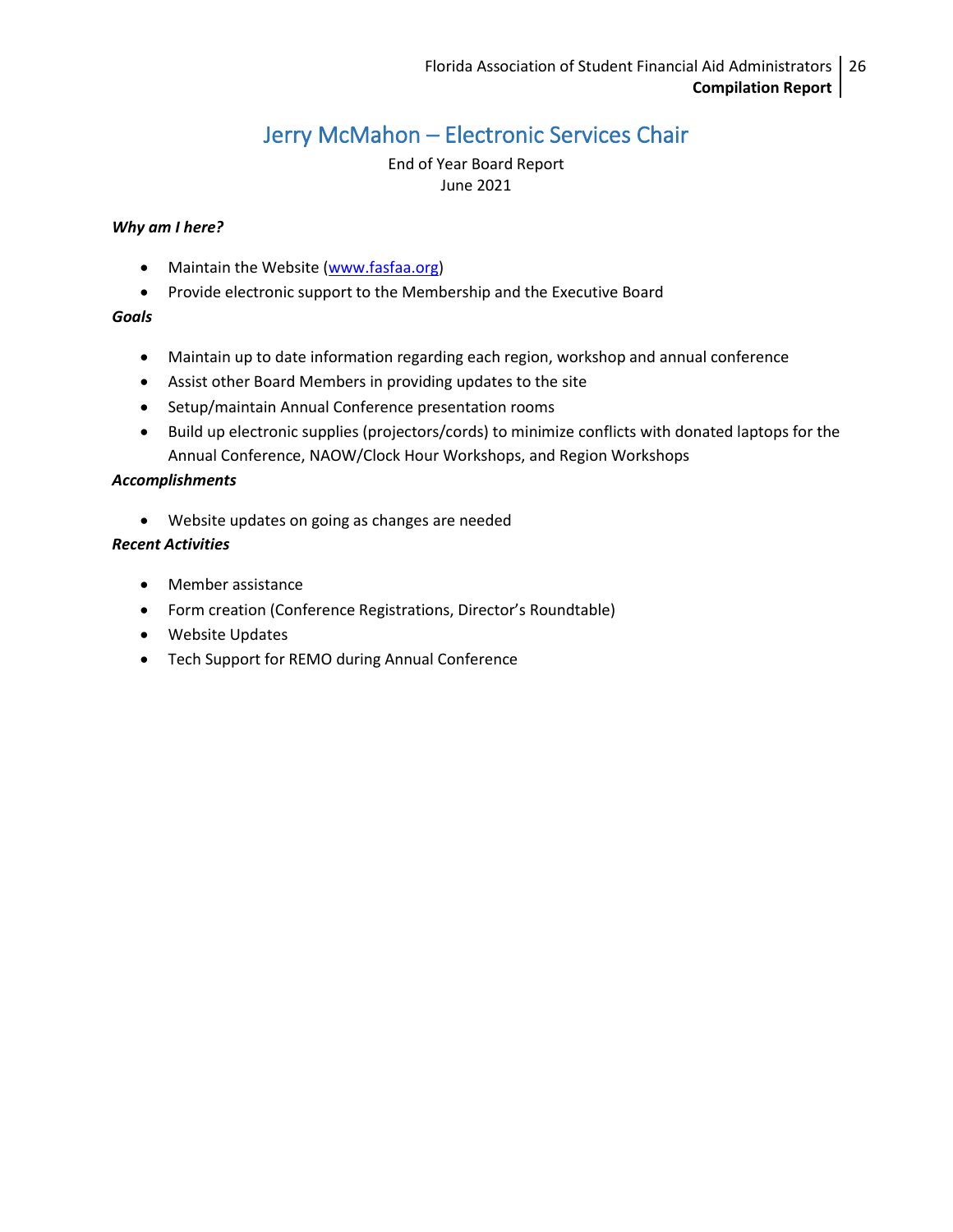### <span id="page-26-0"></span>Will Hunter – Early Awareness/Outreach/Financial Literacy Chair

End of Year Board Report June 2021

#### *Why am I here?*

To empower college students for success by providing early access to available financial resources and by instilling effective money management skills. FASFAA is committed to creating college partnerships and community outreach opportunities to increase FAFSA awareness and timely completion, to spread financial literacy, and to promote responsible stewardship across Florida's post-secondary institutions.

#### *Goals*

- Provide relevant financial aid training opportunities to students, families and high school guidance counselors
- Provide financial literacy training opportunities to financial aid administrators

#### *Accomplishments*

- Provided 2 FAFSA completion events statewide in partnership with FCAN and FLVC to over 250 students and families on March 22<sup>nd</sup> and 29<sup>th</sup>
	- o Completed with the assistance of 36 volunteer members
- Provided a 1.5 day financial literacy workshop to 98 registered members on April 14<sup>th</sup> and 15<sup>th</sup>; coordinated by Geoff Stam
	- o Agenda
		- How America Plans and Saves for College
		- Financial Aid Administrators Guide to Debt Counseling
		- Business Partner Expo
		- Peer to Peer Education and Curriculum
		- Learning Through Edutainment
		- **EXECTE:** Financial Education in the Age of FOMO
		- Building Blocks for Teaching Financial Education
		- Curriculum and Campus Partnerships
		- Navigating Uncharted Waters/Meaningful Events in a Virtual Environment
		- **Financial Literacy Panel Discussion**
		- **■** FASFAA Update

#### *Recent Activities*

• We plan to set up a training for high school guidance counselors by FASFAA region. During this training we will plan to provide the guidance counselors basic financial aid information and provide them with the tools to help students complete the FAFSA application. We are in the early stages of developing this plan and discussing how to best offer the training. We are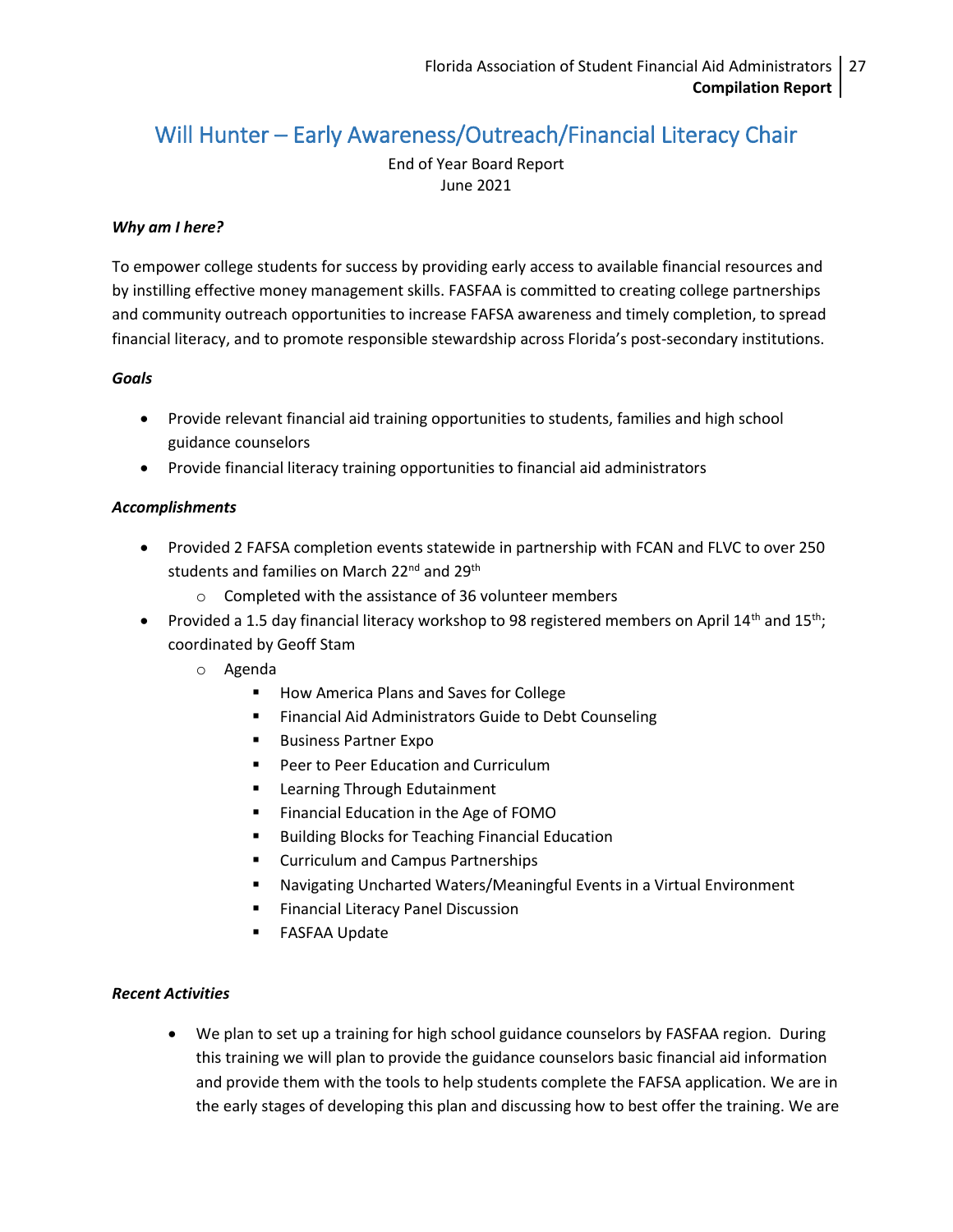#### Florida Association of Student Financial Aid Administrators 28 **Compilation Report**

examining if we should offer this training in multiple sessions (in person or online).The proposed dates for the event are 9.21.2021 or 9.24.2021.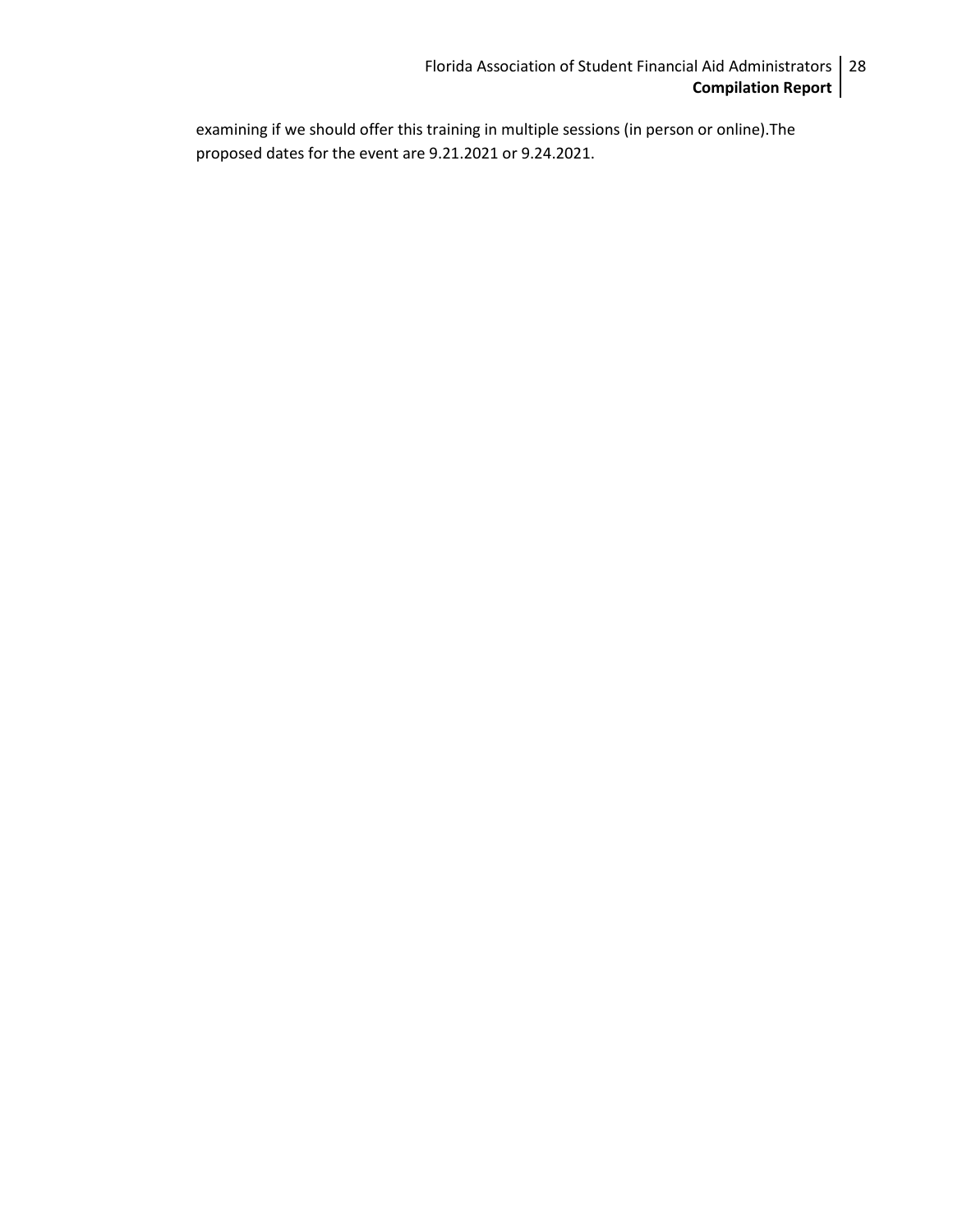### <span id="page-28-0"></span>Suzanne Evans – Membership Chair/Volunteer Coordinator

End of Year Board Report June 2021

#### *Why am I here?*

• To ensure the timely processing of new and renewed FASFAA Memberships and outreach and placement of volunteers.

#### *Goals*

- Quickly and efficiently process new and renewed memberships
- Answer questions regarding membership
- Update membership records and assist with resolution of issues
- Assist in cleaning up duplicate memberships and database errors
- Greet/welcome volunteers who submit a volunteer form with department chairs to make the connection

#### *Accomplishments*

- Assisted with outreach, communication requesting renewal of memberships/ reminders/ requests for volunteers
- Sent communications out for the President and Chairs of varying departments to the membership/ created lists for different chairpersons for their own outreach
- Updated and/or corrected data requested by members/ reset passwords/ resent invoices/ assisted with submission of payment via our online system
- Resolved questions and concerns regarding membership in a timely manner

- Even with this year of a pandemic, the concern of losing members was high among the Executive Board. With monitoring and outreach and troubleshooting any issues, we were able to maintain our membership at an extremely high level of 975 members for the 2020-2021 year. This year saw a continuation of clean up and working out the bugs in the newer version of Memberclicks.
- First, the records that we kept had to be reviewed to eliminate duplicates, correctly identify the regions each member was a part of, update or activate the listservs each member is assigned to.
- Second, to resolve member's questions, concerns, requests for membership certificates and requests for invoices to allow for one payment of multiple members from a single institution.
- Third, based on the number of members in the 2020-21 fiscal year the membership chair saw a direct correlation between the number of memberships requests for multiple invoices to be resent, assistance with how to pay an invoice online, reset of passwords, correction of data mistyped, requests of receipts and payment confirmations, etc.
- Being the Volunteer Chair, I was also in charge of extracting report lists for the conference committee for assistance in all aspects of putting on a virtual conference this year.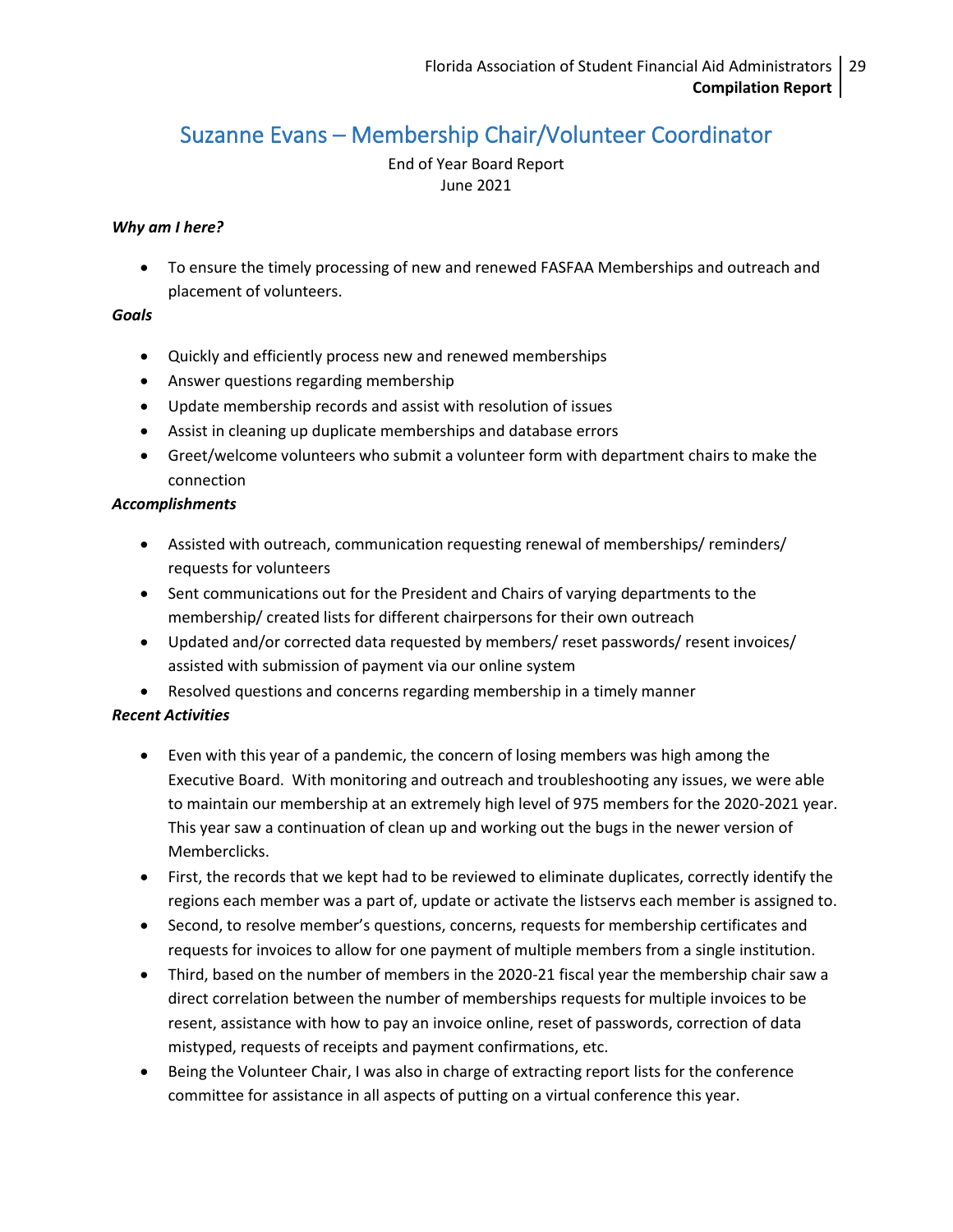• Responsible for the creation and disbursement of Certificates of Appreciation for all volunteers in all departments of membership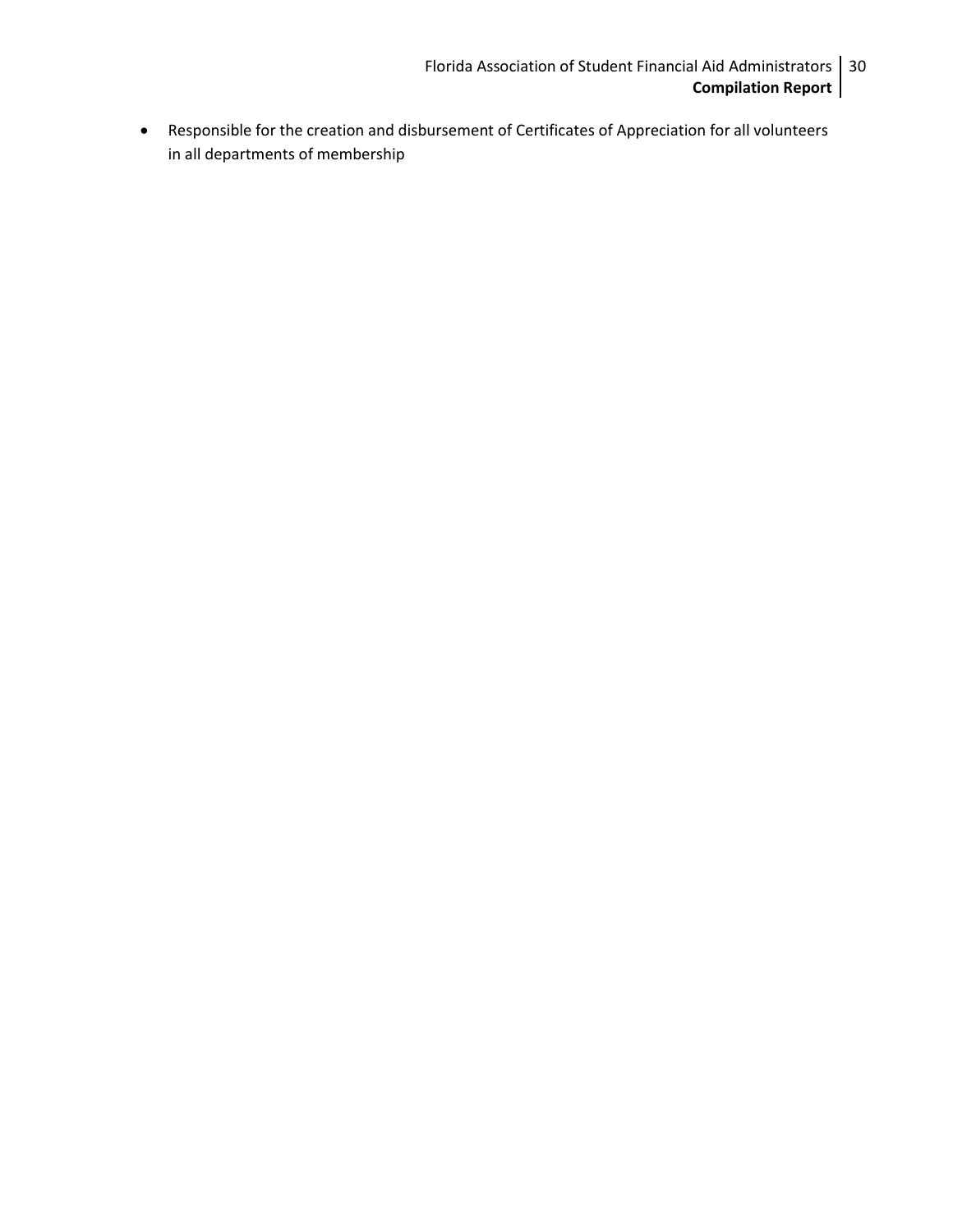# Merrian King – Scholarship / Charity Chair

End of Year Board Report June 2021

#### <span id="page-30-0"></span>*Why am I here?*

• To provide support to the association and serve as the Charity and Bonnie Pirkle (BP) Scholarship chair for the 2021 Conference.

#### *Goals*

- To represent the association as the charity and BP scholarship chair.
- To organize and promote a successful Bonnie Pirkle scholarship and Charity fund raising drive.
- To assist the clock hour chair and region reps with promoting the BP scholarship raffle at annual workshops.
- Send emails to members to remind them to make a donation to the charity/scholarship.

#### *Accomplishments*

- This year charity is "Community Foundation of South Lake". Contacted Brittney Timmons to get a logo for flyers and information for the conference.
- Provided the information for this charity to add to the website.
- Sent information for the newsletters.
- Sent bi-monthly or monthly reminder emails to members to make a donation.
- Worked with the bookkeeper to report the final amount for the charity and scholarship.

- Ran reports in member click to provide updated data for the charity and scholarship.
- Prepared the randomizer spreadsheets for the charity, scholarship, baskets and free conference raffle drawings during conference.
- Collected school supplies for the Charity and delivered to President Lovett.
- Contacted the winners of the baskets to verify address information and sent information to the appropriate committee member to send basket to winners.
- Worked with the bookkeeper to report the final amount for the charity and scholarship. See attached report.
- Sent thank you cards to St. Petersburg College Top Class Ladies Club and Glam Catering LLC. For the school supplies and the \$50.00 donation.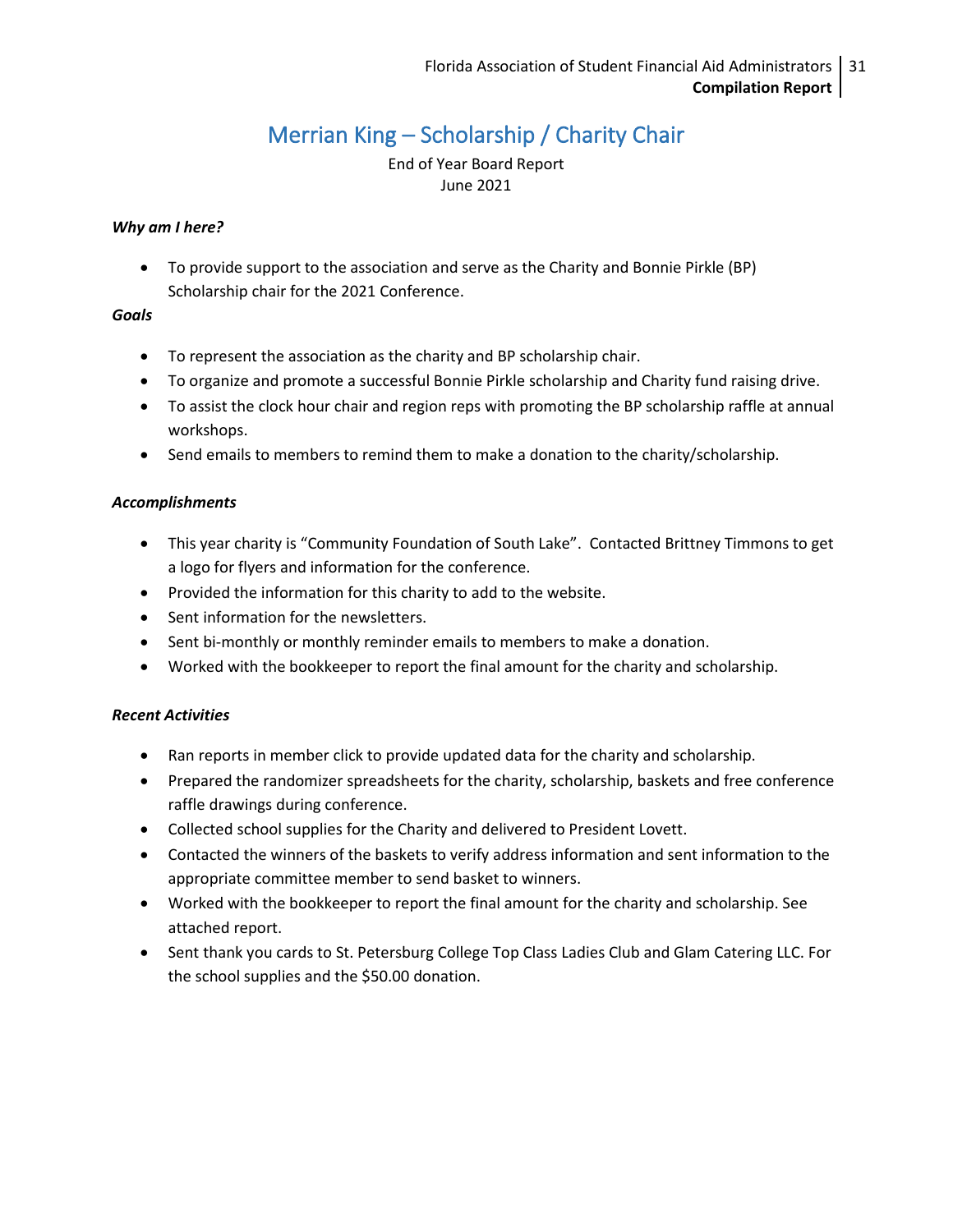| School<br>Supplies | \$1,000.00 |
|--------------------|------------|
| Donations          | \$1,436.00 |
| <b>Baskets</b>     | \$987.00   |
| <b>FASFAA</b>      | \$1,000.00 |
| Total              | \$4,423.00 |

| Amounts    | <b>Amount to Recipients</b> | <b>Final Amount</b> |
|------------|-----------------------------|---------------------|
| \$365.00   | \$150.00                    | \$215.00            |
|            |                             |                     |
|            |                             |                     |
| \$1,406.00 | \$603.00                    | \$803.00            |
| \$1,771.00 |                             | \$1,018.00          |
|            |                             |                     |

| * The recipient at the workshop donated \$33.00 back to the |
|-------------------------------------------------------------|
| charity                                                     |
| ** The recipient for Bonnie Pirkle donated \$100.00 back to |
| charity                                                     |

| <b>Baskets</b> | Names         |
|----------------|---------------|
|                | Jennifer      |
| Basket 1       | <b>Towers</b> |
|                | Victoria      |
| Basket 2       | Motley        |
|                | Catherine     |
| Basket 3       | Coker         |
|                | Dameion       |
| Basket 4       | Lovett        |

| Conference<br>Free<br>Registration | Alicia<br>Keaton |
|------------------------------------|------------------|
|------------------------------------|------------------|

| <b>Bonnie Pirkle</b> | Countess |
|----------------------|----------|
| Scholarship          | Rittman  |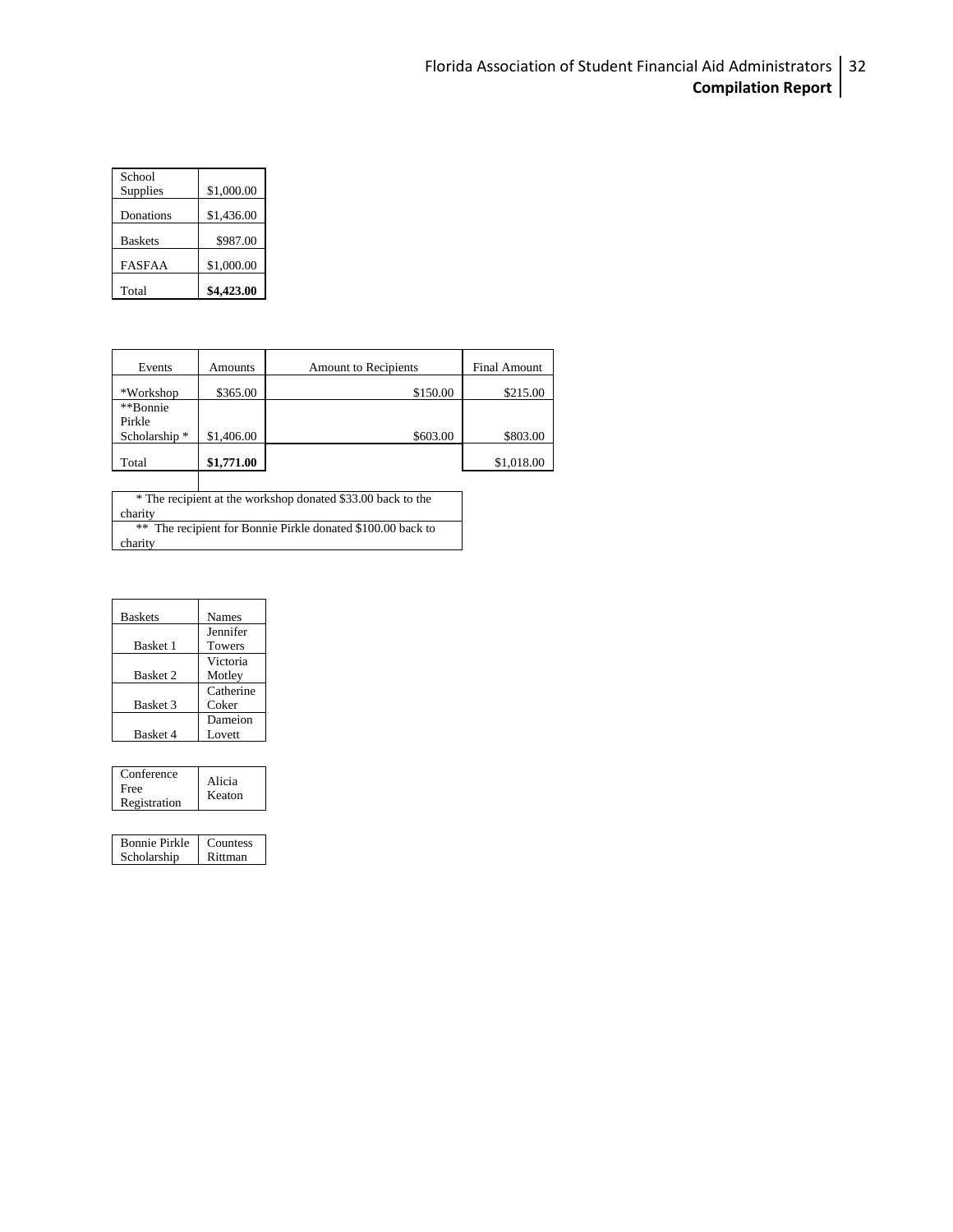## Brenda Noblitt – Graduate/Professional

#### End of Year Board Report June 2021

#### <span id="page-32-0"></span>*Why am I here?*

• Chair of the Graduate/Professional/ Private committee

#### *Goals*

- Provide Graduate/Professional/ Private information-based webinars to FASFAA membership
- Update to FASFAA Graduate/Professional website
- Increase enrollment of the Graduate/Professional list serv

#### *Accomplishments*

- Fall 2020-Financial Wellness Webinar
- Spring 2021-Paying for Graduate School Webinar
- Updates to Graduate/Professional Website
- Held monthly committee meetings

- Graduate/Professional presentations for the FASFAA conference
- Summer 2021-Borrower-Based Academic Year (BBAY) Loans (June 15<sup>th</sup>)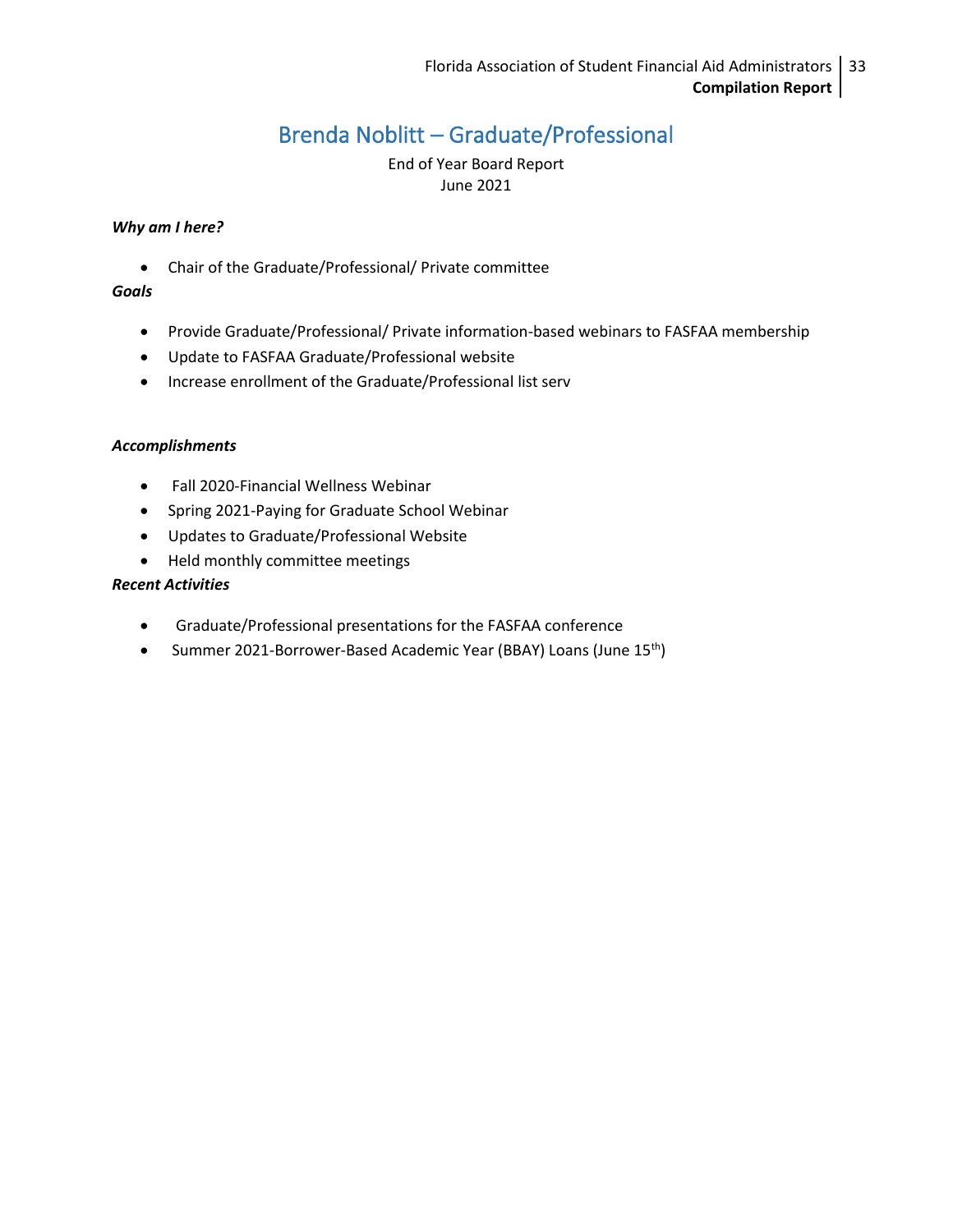# Teriann Wright – Vocational - Technical / Clock Hour

End of Year Board Report June 2021

#### <span id="page-33-0"></span>*Why am I here?*

• To serve the FASFAA Vocational / Technical Clock Hour sector with training and networking opportunities in the 2020-2021 school year during these uncharted times during the Pandemic.

#### *Goals*

- **Our Members**
	- Fall Offering more training opportunities virtually for the Clock Hour sector to stay in federal compliance especially with these uncharted times - COVID19 crisis (webinars and training opportunities) through Workshops and Conferences.
	- Spring Offering training opportunities virtually for the Clock Hour sector to stay in federal compliance especially with these uncharted times - COVID19 crisis (webinars and training opportunities) through Region Workshops and Annual Conferences.
	- Year End Reached out many times to the Clock Hour sector via emails encouraging them to attend the first virtual FASFAA Annual Conference June 1- 4, 2021. Continue being an active voice for the Clock Hour sector during the end of the 2020-2021 school year.

#### • **Our Colleagues in Other Departments and who are Not Yet Members**

- Fall Continue the great connections made last year with other departments, the out of state guests and make new connections in the clock hour sector (grow membership).
- Spring Continued the great connections made last year with other departments, the out of state guests and make new connections in the clock hour sector (grow the Clock Hour sector membership).
- Year End Sent multiple emails encouraging folks in the Clock Hour sector to attend, along with other departments, the first virtual FASFAA Annual Conference June 1-4, 2021.

#### *Accomplishments*

- Fall Preparing for the first FASFAA Virtual Clock Hour Workshop on October 26-30, 2020 (130 registered as of 10/5/20 – **225 attendees when the workshop began**).Updated agenda, as needed, eleven presenters (some on a panel), Amazon gift cards to select a person to receive at each session (10) and Bonnie Pirkle scholarship 50/50 raffle, etc.
- Spring Preparing for the first virtual FASFAA Annual Conference on June 1-4, 2021 by assisting the Conference Committee to find Clock Hour session presenters and moderators. Also, assist with other volunteering duties as assigned by the Conference Committee. Participate in meetings with the Training Committee on a monthly basis.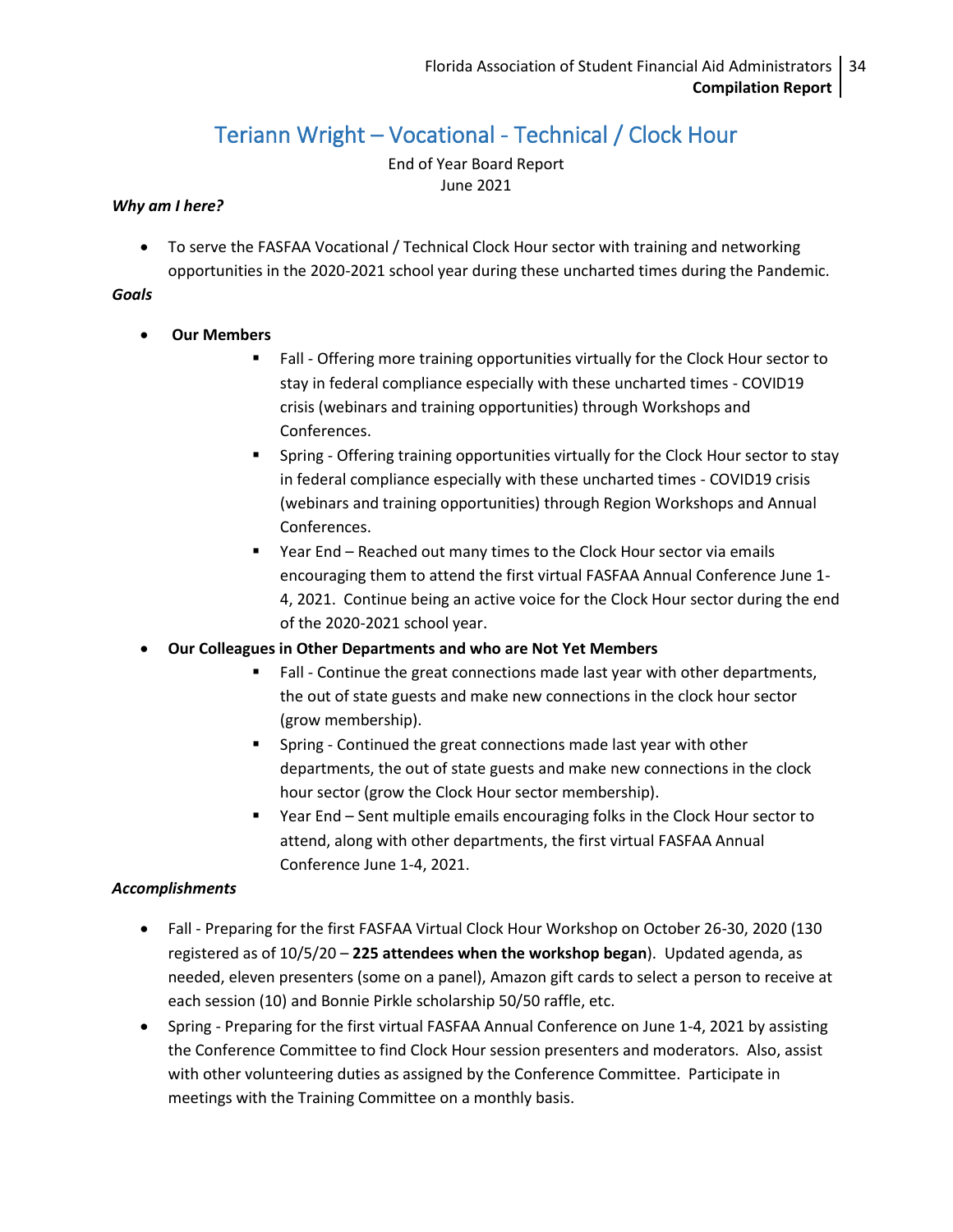• Year End – Participated in monthly and weekly meetings with the Training Committee for the FASFAA Annual Conference. **Offered 5 clock hour sessions** at the first virtual FASFAA Annual Conference June 1-4, 2021. One of the clock hour session "Birds-of-the-Feather – Clock Hour Best Practices" was held on June 3 and a snapshot of the moderator, hosts and presenters are below we had about 40 plus in attendance.



#### *Recent Activities*

- Fall Five Clock Hour Volunteer Committee virtual conference call meetings via zoom: one in July, two in August, one in September and one thus far in October – two more meetings in October to come before the Virtual Clock Hour Workshop. I started with 12 volunteers on my committee, one has moved away, and another is losing her job in a few weeks so I am down to 10 committee members.
- Spring One Clock Hour Volunteer Committee email sent in February (8 volunteers on my committee).
- Year End I had a zoom meeting with the Clock Hour Volunteer Committee on June 10 to say **THANK YOU** for being a successful and committed committee in the 2020-2021 school year.

Committee members: Arminta Johnson, Carolyn Johnson (not pictured), Donna Falk, Deborah King, Danelle Browning, Tiffany Randolph, Cathy Coker (not pictured), Angie Nickel and Lorrie Allen (not pictured).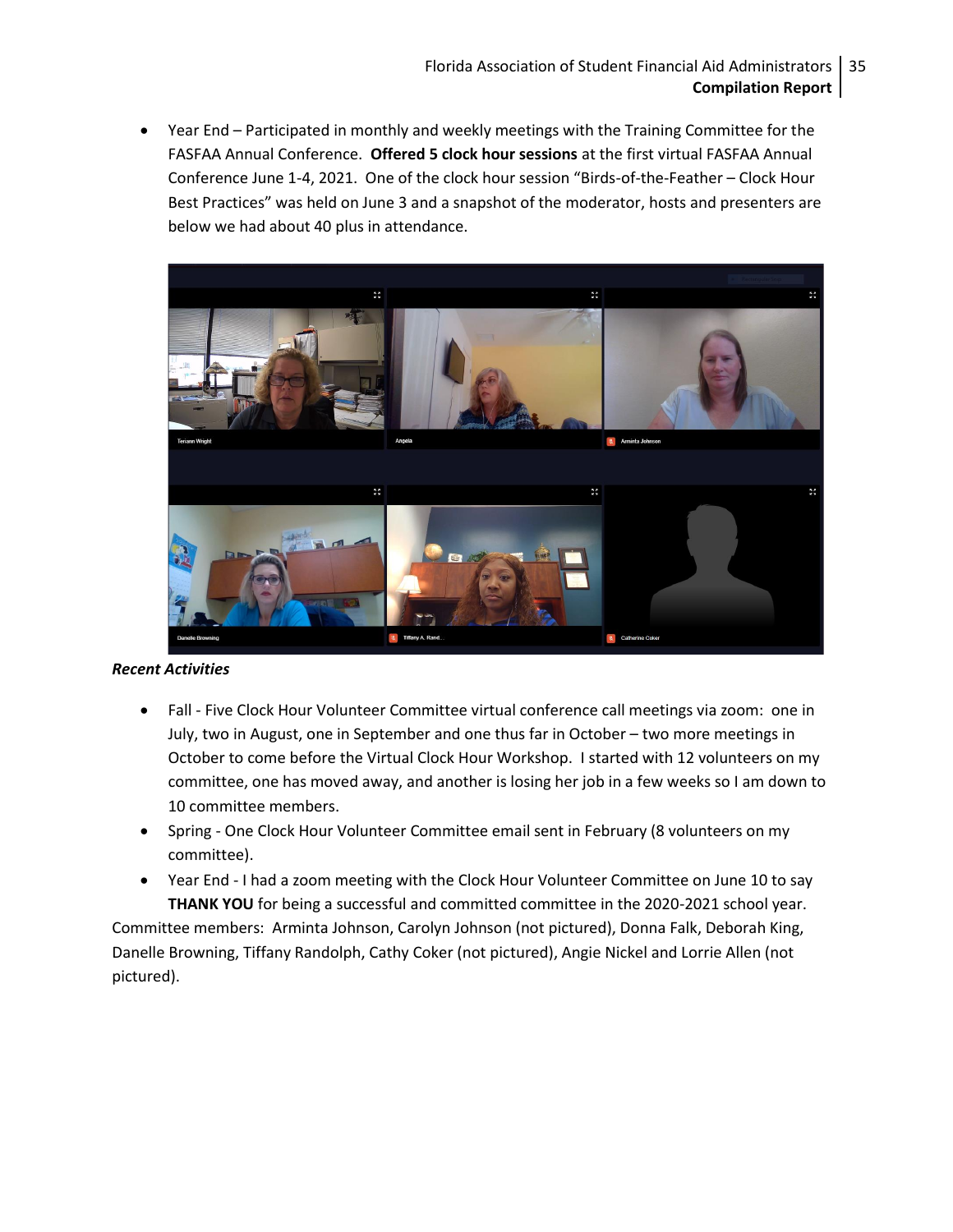

FASFAA President Dameion selected **ME** for the President's Recognition Award (For exceptional service to the assocation, at the discretion of the President) at the FASFAA Awards Ceremony on June 3, 2021! **Thank you so much Dameion for all your support during this 2020-2021 school year! Your leadership helped me through the Pandemic and the new virtual world!**

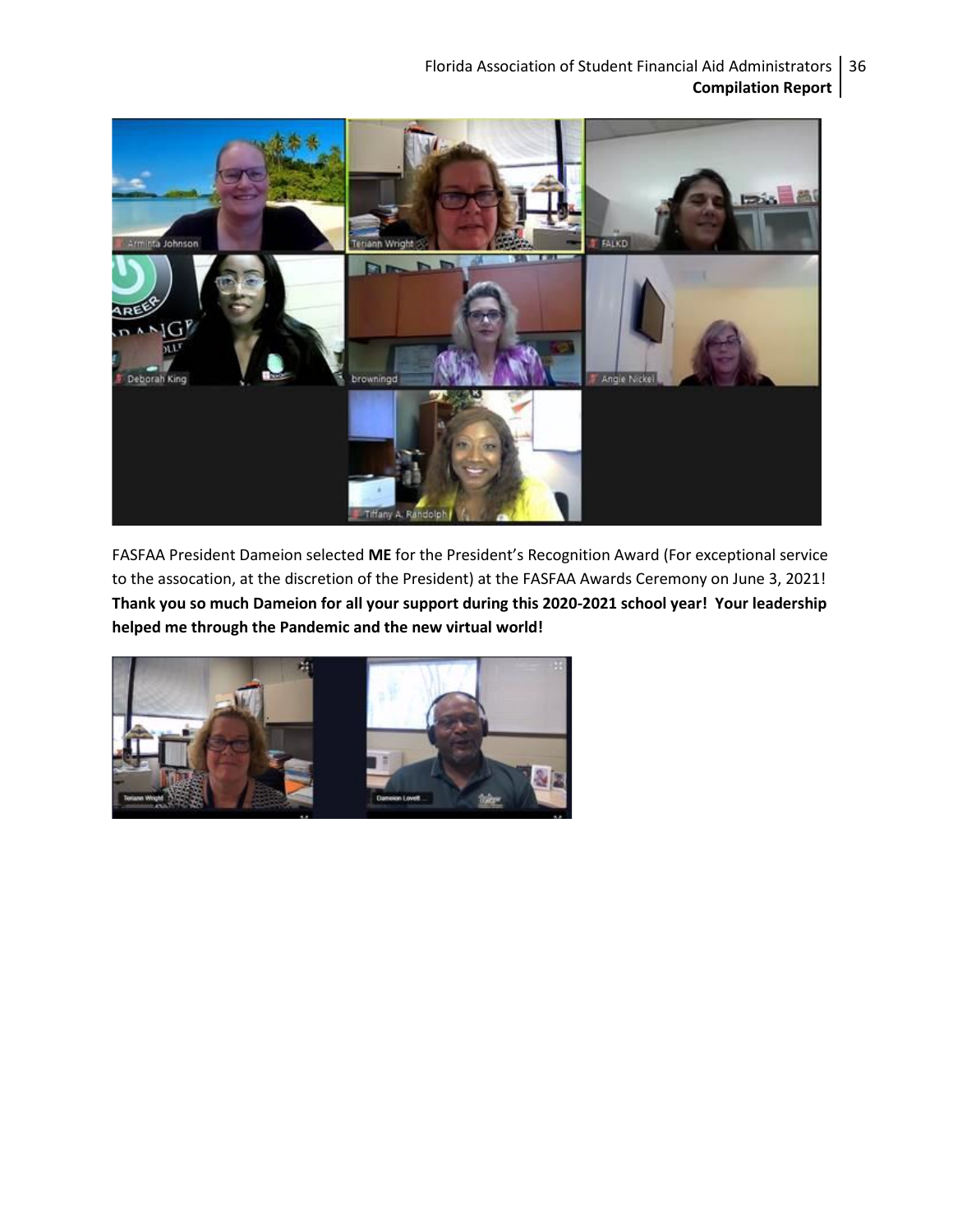



#### **President's Recognition Award**

Teriann Wright, Orange Technical College ASFA



**As my two year commitment as the Vocational/Techncial Clock Hour Chair comes to an end I leave learning how to organize an in person** *and* **virtual Clock Hour Workshop with two fantastic FASFAA President's and two outstanding Clock Hour committees AND most of ALL I take away so many new treasured FASFAA friends and memories! THANK YOU from the bottom of my heart for this professional growth experience over the last two years and I wish the FASFAA organization nothing but the BEST in the future!**